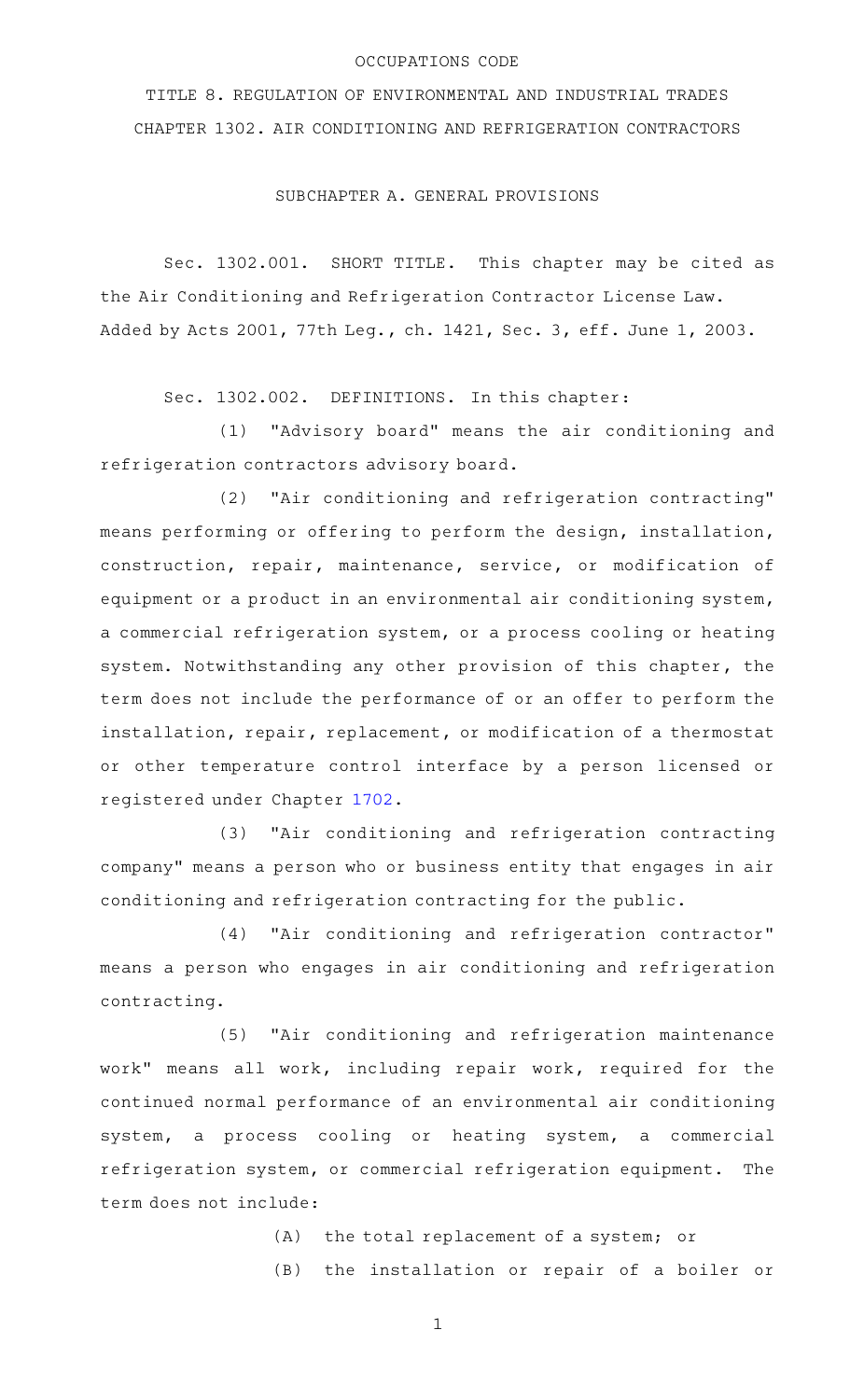pressure vessel that must be installed in accordance with rules adopted by the commission under Chapter [755,](http://www.statutes.legis.state.tx.us/GetStatute.aspx?Code=HS&Value=755) Health and Safety Code.

(5-a) "Air conditioning and refrigeration technician" means a person who assists a licensed air conditioning and refrigeration contractor in performing air conditioning and refrigeration maintenance work.

(5-b) "Apprenticeship program" means an air conditioning and refrigeration training program that is:

(A) recognized by the Texas Workforce Commission or the Texas Higher Education Coordinating Board;

(B) registered with the United States Department of Labor; or

(C) a competency-based standardized craft training program that meets the standards of the United States Department of Labor Office of Apprenticeship.

(5-c) "Certification training program" means a program of education and training that:

 $(A)$  is accepted or approved by the department; and

 $(B)$  consists of at least 2,000 hours of a combination of:

(i) classroom instruction:

(a) at a secondary school;

(b) at an institution of higher education, as defined by Section [61.003,](http://www.statutes.legis.state.tx.us/GetStatute.aspx?Code=ED&Value=61.003) Education Code; or

(c) in an apprenticeship program accepted by the department; and

(ii) practical experience in air conditioning and refrigeration-related work under the supervision of a licensed air conditioning and refrigeration contractor.

(5-d) "Certified technician" means an air conditioning and refrigeration technician who is certified by the department.

(6) "Commercial refrigeration" means the use of mechanical or absorption equipment to control temperature or humidity to satisfy the intended use of a specific space.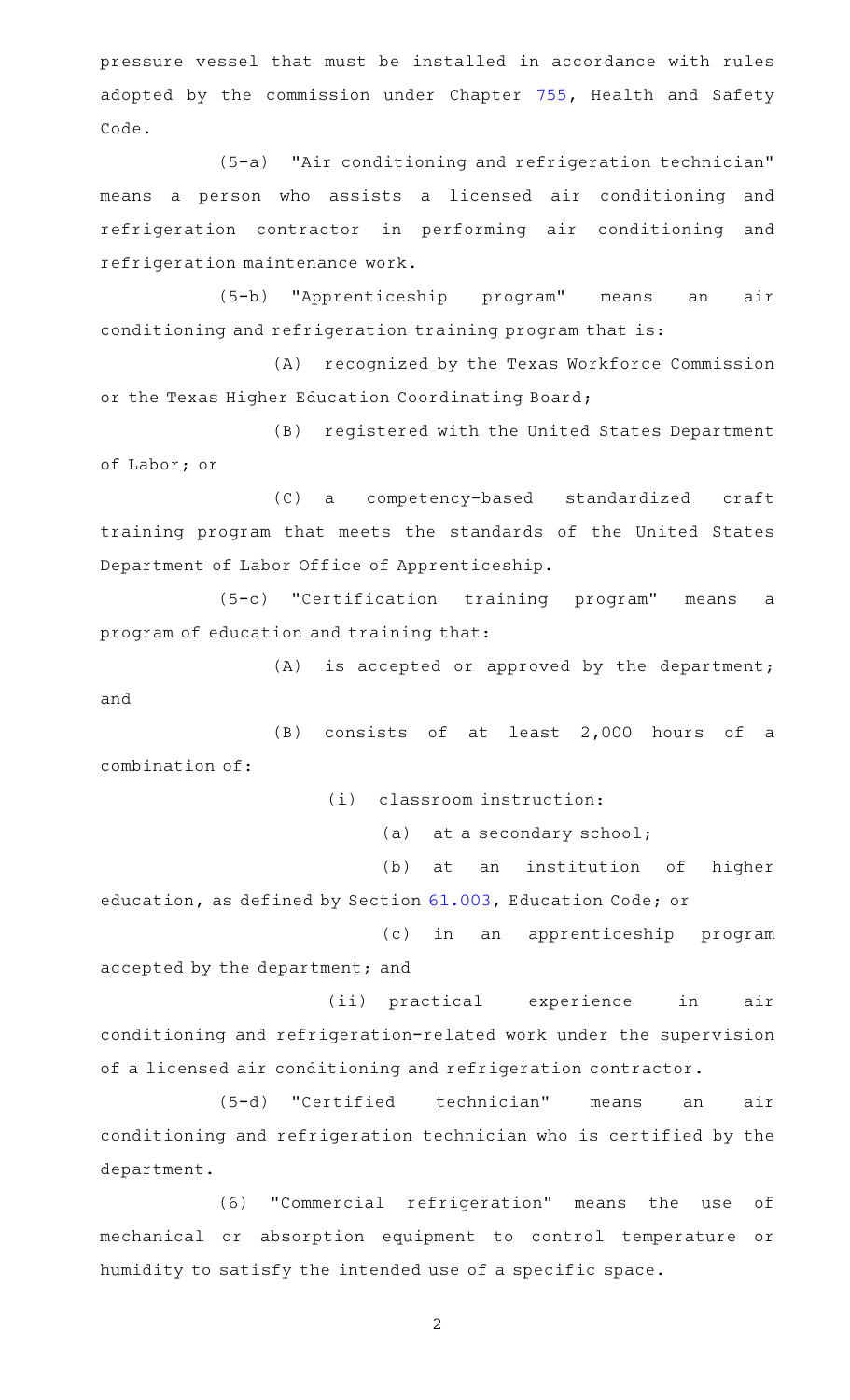(7) "Commission" means the Texas Commission of Licensing and Regulation.

(8) Repealed by Acts 2003, 78th Leg., ch. 816, Sec. 2.012(1) and Acts 2003, 78th Leg., ch. 1276, Sec. 14A.318(b).

(9) "Cooling capacity" means the nominal tonnage of compression equipment based on 40 degrees Fahrenheit suction temperature and 105 degrees Fahrenheit condensing temperature.

(10) "Department" means the Texas Department of Licensing and Regulation.

(11) "Environmental air conditioning" means treating air to control temperature, humidity, cleanliness, ventilation, and circulation to meet human comfort requirements.

 $(11-a)$  "Executive director" means the executive director of the department.

(12) "Mechanical integrity" means the condition of a product, a system, or equipment installed in accordance with its intended purpose and according to:

(A) standards at least as strict as the standards provided by:

(i) the Uniform Mechanical Code; and

(ii) the International Mechanical Code;

(B) all other applicable codes; and

(C) the manufacturer's specifications.

(13) Repealed by Acts 2013, 83rd Leg., R.S., Ch. 415, Sec. 3(1), eff. June 14, 2013.

(14) "Person" means an individual.

(15) "Process cooling or heating" includes controlling temperature, humidity, or cleanliness solely for production requirements or the proper operation of equipment.

(16) Repealed by Acts 2013, 83rd Leg., R.S., Ch. 415, Sec. 3(1), eff. June 14, 2013.

(17) "Registered technician" means an air conditioning and refrigeration technician who is registered with the department.

Added by Acts 2001, 77th Leg., ch. 1421, Sec. 3, eff. June 1, 2003. Amended by Acts 2003, 78th Leg., ch. 816, Sec. 2.001, 2.012(1), 26.028, eff. Sept. 1, 2003; Acts 2003, 78th Leg., ch. 1276, Sec.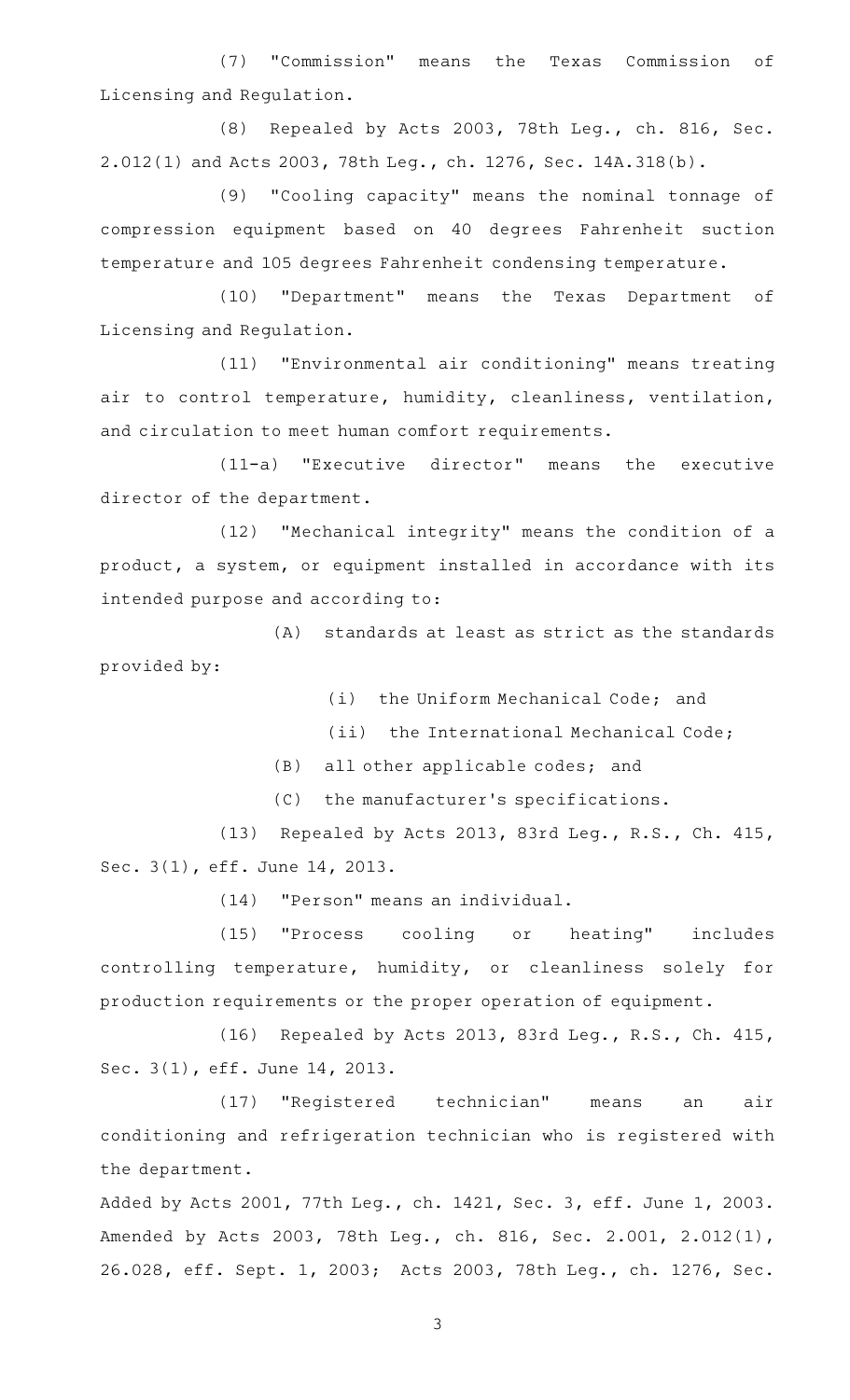14A.318(b), (c), (d), eff. Sept. 1, 2003.

Amended by:

Acts 2007, 80th Leg., R.S., Ch. 1174 (H.B. [463](http://www.legis.state.tx.us/tlodocs/80R/billtext/html/HB00463F.HTM)), Sec. 1, eff. September 1, 2007.

Acts 2011, 82nd Leg., R.S., Ch. 1017 (H.B. [2643](http://www.legis.state.tx.us/tlodocs/82R/billtext/html/HB02643F.HTM)), Sec. 5, eff. June 17, 2011.

Acts 2013, 83rd Leg., R.S., Ch. 415 (S.B. [383](http://www.legis.state.tx.us/tlodocs/83R/billtext/html/SB00383F.HTM)), Sec. 3(1), eff. June 14, 2013.

Acts 2013, 83rd Leg., R.S., Ch. 997 (H.B. [2294](http://www.legis.state.tx.us/tlodocs/83R/billtext/html/HB02294F.HTM)), Sec. 1, eff. September 1, 2013.

Acts 2017, 85th Leg., R.S., Ch. 880 (H.B. [3029](http://www.legis.state.tx.us/tlodocs/85R/billtext/html/HB03029F.HTM)), Sec. 1, eff. September 1, 2017.

Sec. 1302.003. NONAPPLICABILITY OF LAW GOVERNING CANCELLATION OF CERTAIN TRANSACTIONS. Except as otherwise provided by this section, Chapter [601,](http://www.statutes.legis.state.tx.us/GetStatute.aspx?Code=BC&Value=601) Business & Commerce Code, does not apply to a good or service provided by a license holder under this chapter if the transaction involving the good or service is initiated by the consumer. Chapter  $601$ , Business & Commerce Code, does apply to a transaction that involves a breach of express warranty or a negligent installation in violation of a building code applicable to the good or service sold to the consumer. Added by Acts 2009, 81st Leg., R.S., Ch. 937 (H.B. [3129](http://www.legis.state.tx.us/tlodocs/81R/billtext/html/HB03129F.HTM)), Sec. 2, eff. June 19, 2009.

## SUBCHAPTER B. EXEMPTIONS

Sec. 1302.052. APPLICATION OF MUNICIPAL ORDINANCES. Work performed by a person who is exempt from this chapter is subject to any permit, inspection, or approval required by a municipal ordinance.

Added by Acts 2001, 77th Leg., ch. 1421, Sec. 3, eff. June 1, 2003.

Sec. 1302.053. HOMEOWNERS. This chapter does not apply to a person who engages in air conditioning and refrigeration contracting in a building owned solely by the person as the person 's home.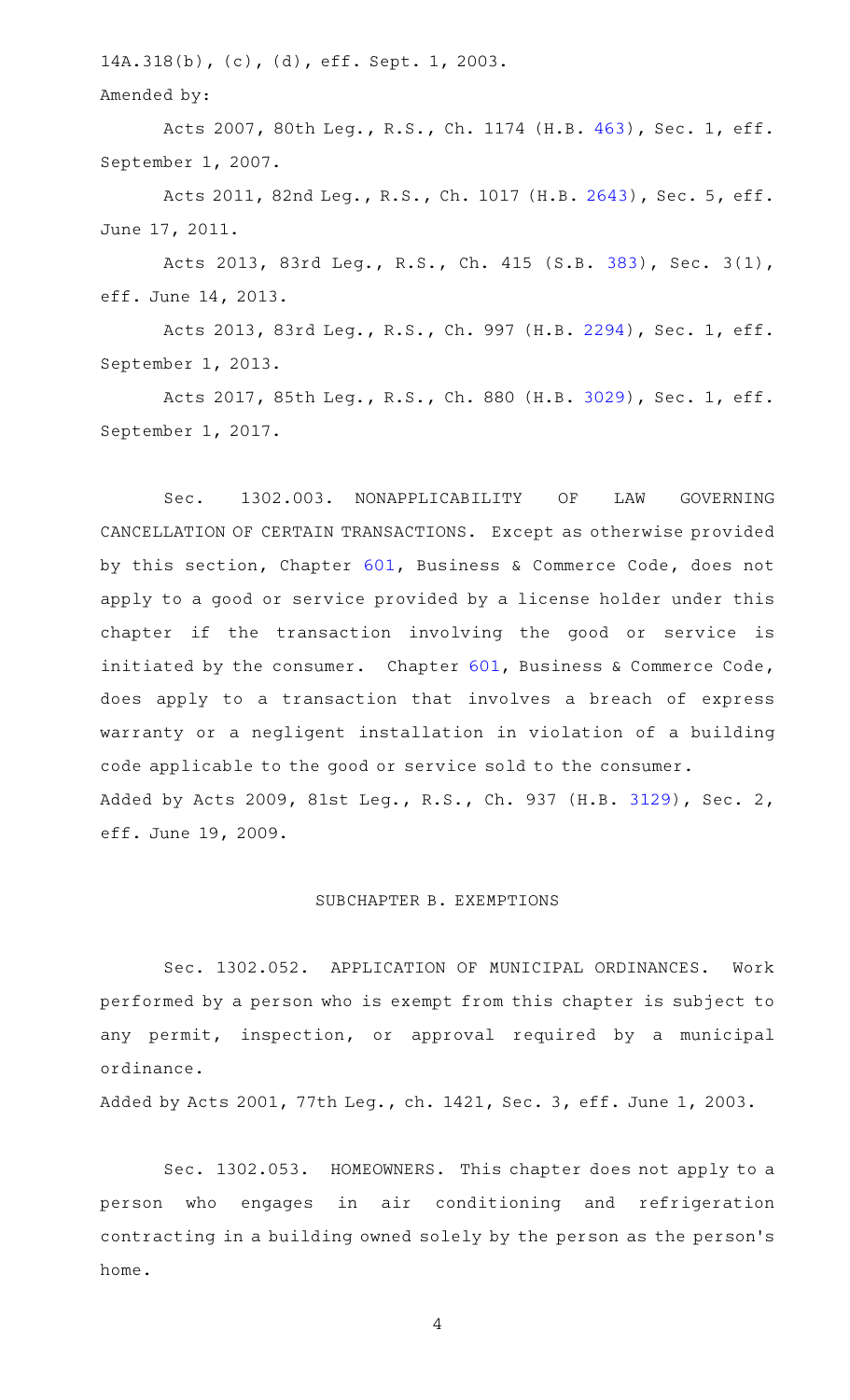Added by Acts 2001, 77th Leg., ch. 1421, Sec. 3, eff. June 1, 2003.

Sec. 1302.054. CERTAIN MAINTENANCE PERSONNEL. This chapter does not apply to a person who performs air conditioning and refrigeration maintenance work if:

 $(1)$  the person is a maintenance person or maintenance engineer and is a regular employee of the owner, lessee, or management company of the property where the work is being performed;

(2) the person performs the work in connection with the business in which the person is employed; and

(3) the person and the person's employer do not engage in air conditioning and refrigeration contracting for the public. Added by Acts 2001, 77th Leg., ch. 1421, Sec. 3, eff. June 1, 2003.

Sec. 1302.055. CERTAIN UTILITIES PERSONNEL. This chapter does not apply to a person who engages in air conditioning and refrigeration contracting and is regularly employed by a regulated electric or gas utility.

Added by Acts 2001, 77th Leg., ch. 1421, Sec. 3, eff. June 1, 2003.

Sec. 1302.056. ENGINEERS. This chapter does not apply to a person who is licensed as an engineer under Chapter [1001](http://www.statutes.legis.state.tx.us/GetStatute.aspx?Code=OC&Value=1001) and engages in air conditioning and refrigeration contracting work in connection with the business in which the person is employed but does not engage in that work for the public.

Added by Acts 2001, 77th Leg., ch. 1421, Sec. 3, eff. June 1, 2003.

Sec. 1302.057. INDUSTRIAL OPERATION PERSONNEL. This chapter does not apply to a person who is employed by an industrial operation, including a chemical plant, petrochemical plant, refinery, natural gas plant, or natural gas treating plant, and performs process cooling or heating work for the operation. Added by Acts 2001, 77th Leg., ch. 1421, Sec. 3, eff. June 1, 2003.

Sec. 1302.058. CERTAIN PRODUCTS OR EQUIPMENT. This chapter does not apply to a person who engages in air conditioning and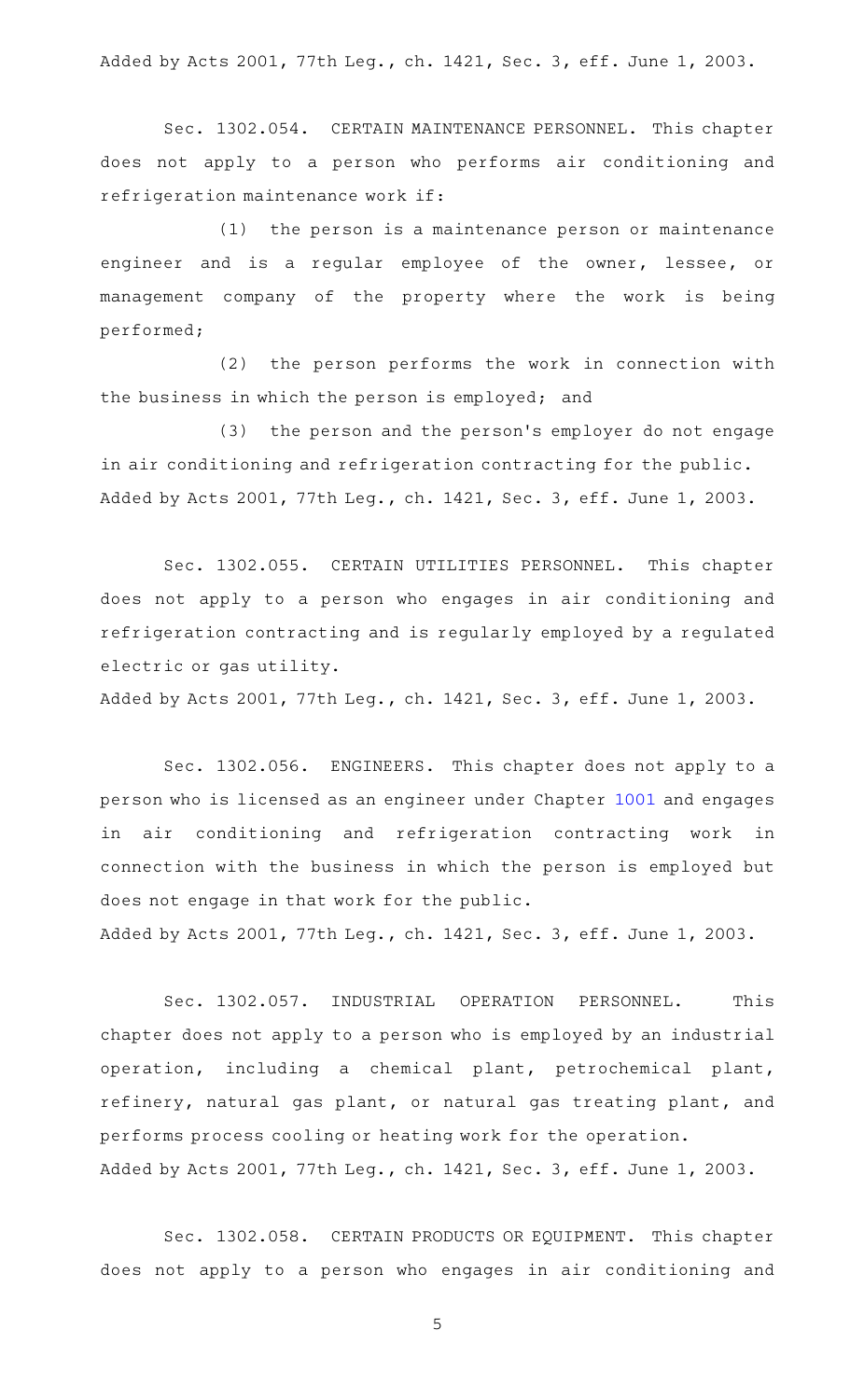refrigeration contracting on:

(1) a portable or self-contained ductless air conditioning product that has a cooling capacity of three tons or less;

 $(2)$  a portable or self-contained heating product that does not require the forced movement of air outside the heating unit;

(3) environmental air conditioning equipment that is intended for temporary use and is not fixed in place; or

(4) a residential refrigerator, freezer, or ice machine.

Added by Acts 2001, 77th Leg., ch. 1421, Sec. 3, eff. June 1, 2003.

Sec. 1302.059. MOTOR VEHICLES. This chapter does not apply to a person who engages in or employs a person who engages in air conditioning services only on a motor vehicle or an MVAC-like appliance as defined by 40 C.F.R. Section 82.152. Added by Acts 2001, 77th Leg., ch. 1421, Sec. 3, eff. June 1, 2003. Amended by:

Acts 2013, 83rd Leg., R.S., Ch. 415 (S.B. [383](http://www.legis.state.tx.us/tlodocs/83R/billtext/html/SB00383F.HTM)), Sec. 1, eff. June 14, 2013.

Sec. 1302.060. VENT HOODS. This chapter does not apply to a person who installs, repairs, or removes a vent hood of the type commonly used in residential or commercial kitchens. Added by Acts 2001, 77th Leg., ch. 1421, Sec. 3, eff. June 1, 2003.

Sec. 1302.061. MANUFACTURED HOMES. This chapter does not apply to a person or entity licensed as a manufacturer, retailer, or installer under Chapter [1201](http://www.statutes.legis.state.tx.us/GetStatute.aspx?Code=OC&Value=1201) and engaged exclusively in air conditioning and refrigeration contracting for manufactured homes if the installation of air conditioning components at the site where the home will be occupied is performed by a person licensed under this chapter.

Added by Acts 2001, 77th Leg., ch. 1421, Sec. 3, eff. June 1, 2003. Amended by:

Acts 2013, 83rd Leg., R.S., Ch. 1079 (H.B. [3361](http://www.legis.state.tx.us/tlodocs/83R/billtext/html/HB03361F.HTM)), Sec. 3.17,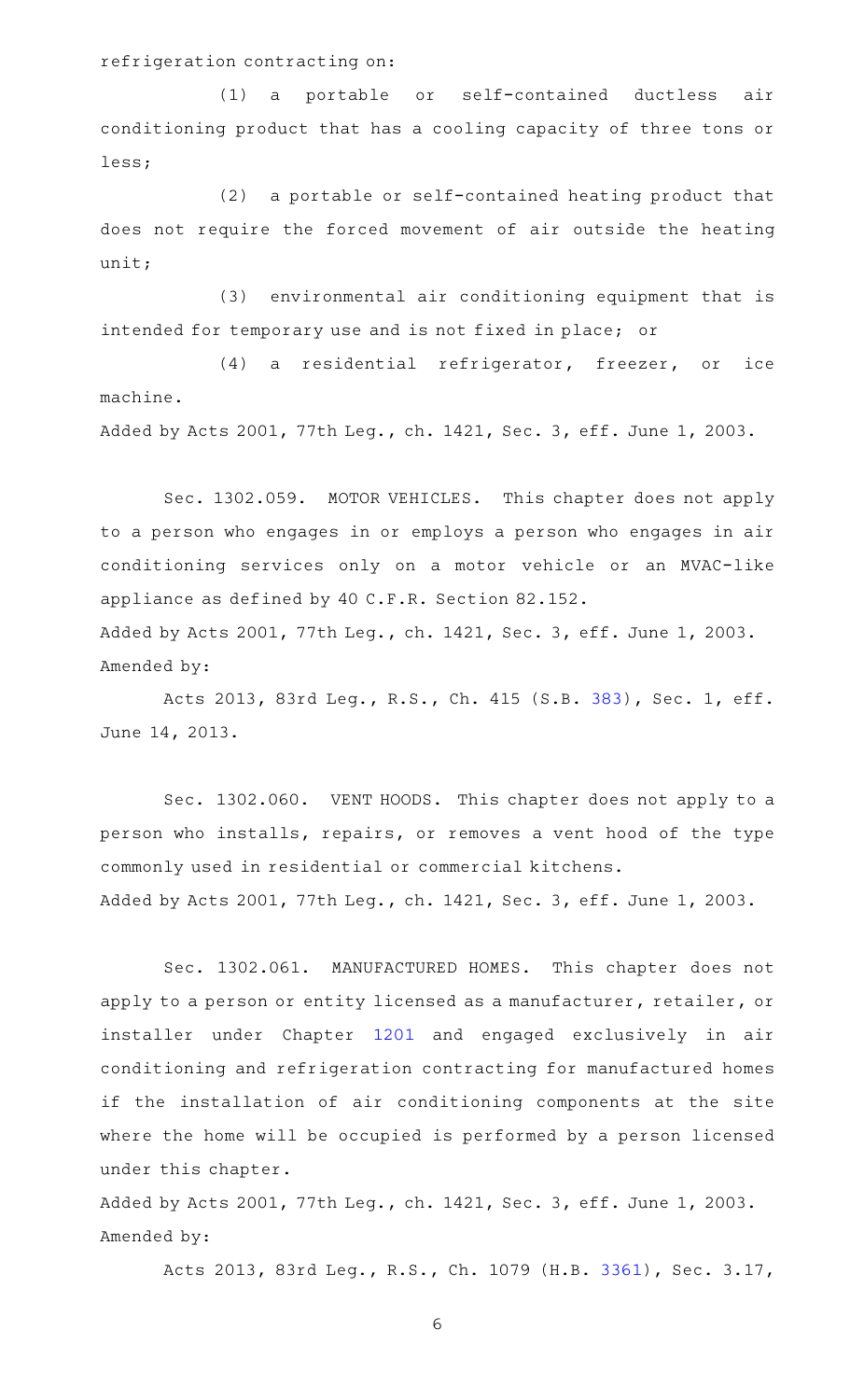eff. September 1, 2013.

Sec. 1302.063. NO EXEMPTION FOR CERTAIN PERSONS LICENSED UNDER OTHER LAW. A person who is licensed and engaged in business in this state as a plumber or who is regulated under Chapter [113](http://www.statutes.legis.state.tx.us/GetStatute.aspx?Code=NR&Value=113), Natural Resources Code, may not engage or offer or attempt to engage in air conditioning and refrigeration contracting without a license under this chapter.

Added by Acts 2001, 77th Leg., ch. 1421, Sec. 3, eff. June 1, 2003.

Sec. 1302.064. TECHNOLOGY INTEGRATION. This chapter does not apply to a person licensed under Chapter [1702](http://www.statutes.legis.state.tx.us/GetStatute.aspx?Code=OC&Value=1702) of this code or Chapter [6002,](http://www.statutes.legis.state.tx.us/GetStatute.aspx?Code=IN&Value=6002) Insurance Code, who sells, designs, or offers to sell or design a product or technology, including a burglar alarm or fire alarm, that is integrated with an air conditioning or refrigeration system if the sale, design, or offer does not include the installation of any part of an air conditioning or refrigeration system by that person.

Added by Acts 2013, 83rd Leg., R.S., Ch. 1084 (H.B. [3433](http://www.legis.state.tx.us/tlodocs/83R/billtext/html/HB03433F.HTM)), Sec. 15, eff. June 14, 2013.

# SUBCHAPTER C. EXECUTIVE DIRECTOR AND DEPARTMENT POWERS AND DUTIES

Sec. 1302.101. GENERAL POWERS AND DUTIES. (a) The commission shall adopt rules for the practice of air conditioning and refrigeration contracting that are at least as strict as the standards provided by:

(1) the Uniform Mechanical Code; and

(2) the International Mechanical Code.

(b) The executive director shall prescribe the design of an original and a renewal license.

(c) The commission shall maintain a record of the commission 's proceedings under this chapter.

(d) The executive director may authorize disbursements necessary to implement this chapter, including disbursements for office expenses, equipment costs, and other necessary facilities.

(e) The department may examine any criminal conviction,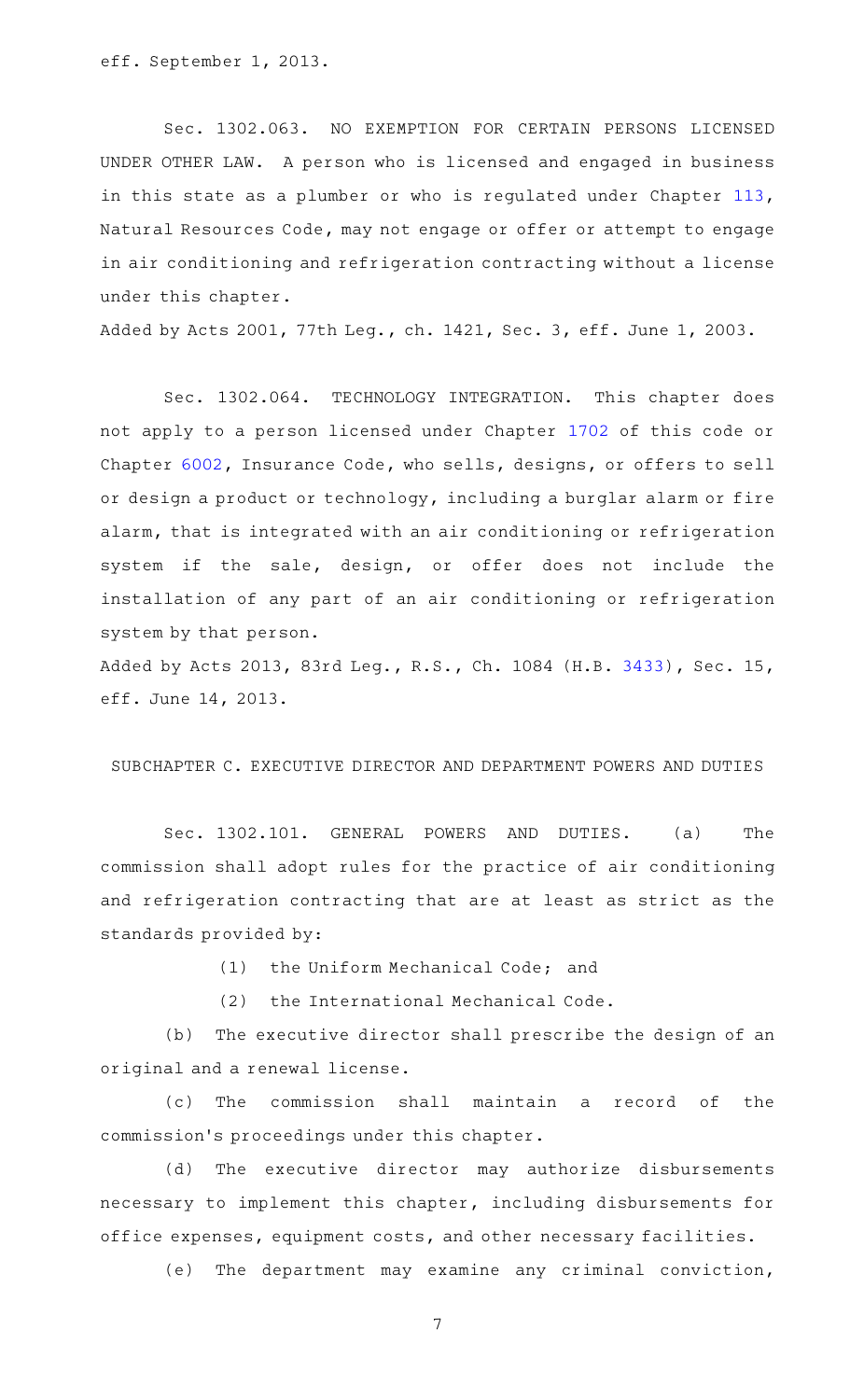guilty plea, or deferred adjudication of an applicant for issuance or renewal of a license, including by obtaining any criminal history record information permitted by law.

Added by Acts 2001, 77th Leg., ch. 1421, Sec. 3, eff. June 1, 2003. Amended by Acts 2003, 78th Leg., ch. 816, Sec. 2.003, eff. Sept. 1, 2003.

Amended by:

Acts 2007, 80th Leg., R.S., Ch. 1174 (H.B. [463](http://www.legis.state.tx.us/tlodocs/80R/billtext/html/HB00463F.HTM)), Sec. 2, eff. September 1, 2007.

Sec. 1302.1011. RULES. The commission shall adopt rules:

(1) providing for the licensing, certification, and registration of persons under this chapter, including requirements for the issuance and renewal of a contractor license, a technician certification, and a technician registration;

(2) establishing fees necessary for the administration of this chapter, including fees for issuance and renewal of a contractor license, a technician certification, and a technician registration; and

(3) implementing the requirements of this chapter as applicable to persons, entities, and activities regulated under this chapter.

Added by Acts 2011, 82nd Leg., R.S., Ch. 1017 (H.B. [2643\)](http://www.legis.state.tx.us/tlodocs/82R/billtext/html/HB02643F.HTM), Sec. 6, eff. June 17, 2011.

Amended by:

Acts 2017, 85th Leg., R.S., Ch. 880 (H.B. [3029](http://www.legis.state.tx.us/tlodocs/85R/billtext/html/HB03029F.HTM)), Sec. 2, eff. September 1, 2017.

Sec. 1302.102. INSURANCE REQUIREMENTS. (a) The commission by rule shall set insurance requirements for a license holder under this chapter.

(b) The executive director may waive the insurance requirements for a license holder who does not engage in air conditioning and refrigeration contracting for the public. Added by Acts 2001, 77th Leg., ch. 1421, Sec. 3, eff. June 1, 2003. Amended by Acts 2003, 78th Leg., ch. 816, Sec. 26.029, eff. Sept. 1, 2003; Acts 2003, 78th Leg., ch. 1276, Sec. 14A.321, eff. Sept. 1,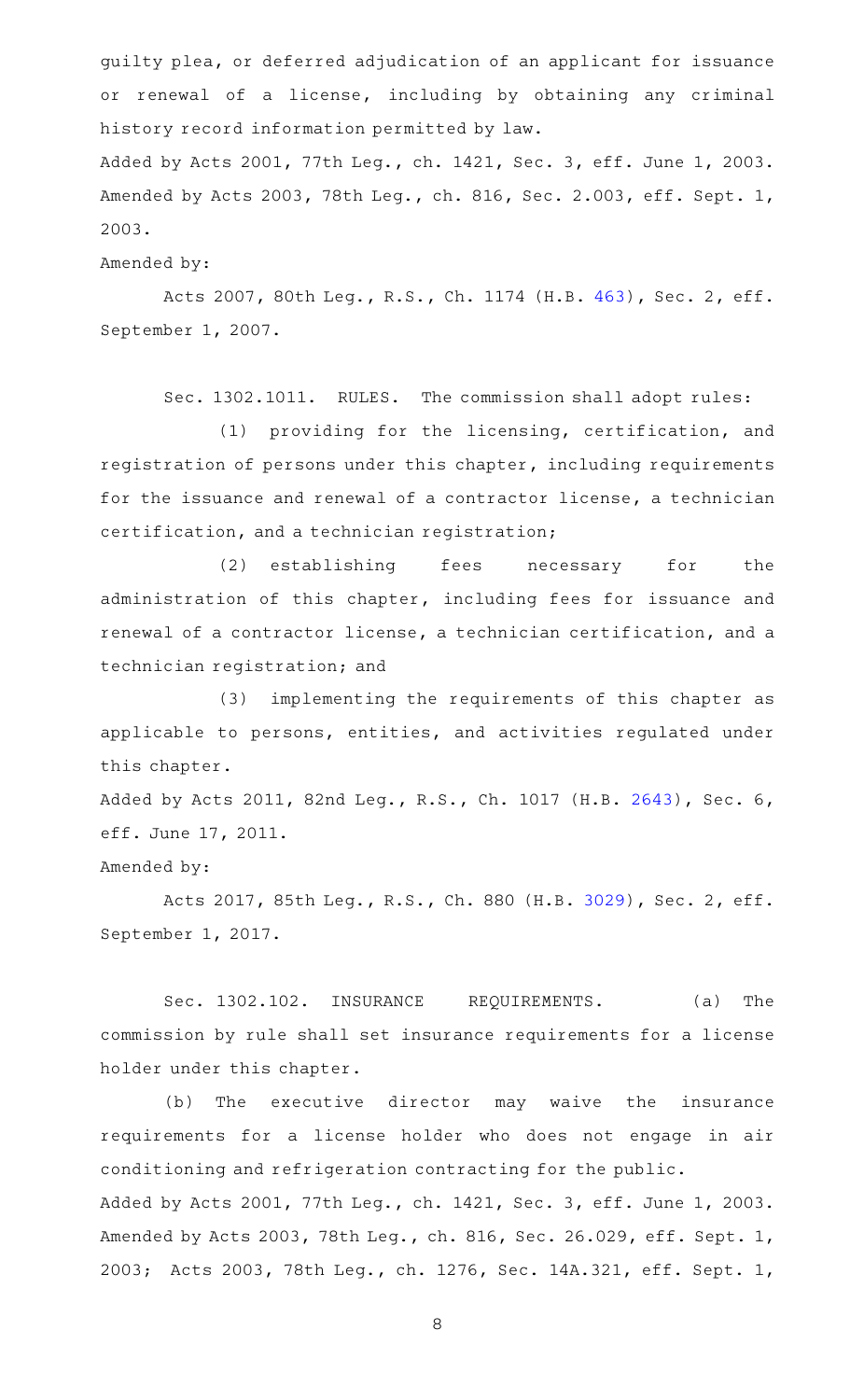2003.

Amended by:

Acts 2011, 82nd Leg., R.S., Ch. 1017 (H.B. [2643](http://www.legis.state.tx.us/tlodocs/82R/billtext/html/HB02643F.HTM)), Sec. 7, eff. June 17, 2011.

Sec. 1302.103. RULES REGARDING USE AND DISPLAY OF LICENSE. The commission, with the advice of the advisory board, shall adopt rules relating to the use, display, and advertisement of a license. Added by Acts 2001, 77th Leg., ch. 1421, Sec. 3, eff. June 1, 2003. Amended by Acts 2003, 78th Leg., ch. 816, Sec. 2.004, eff. Sept. 1, 2003.

Sec. 1302.104. CONTRACTS FOR ENFORCEMENT. The department may contract with another state agency or a political subdivision of the state to enforce this chapter and rules adopted under this chapter.

Added by Acts 2001, 77th Leg., ch. 1421, Sec. 3, eff. June 1, 2003.

Sec. 1302.105. PERSONNEL. The department may employ personnel necessary to administer this chapter. Added by Acts 2001, 77th Leg., ch. 1421, Sec. 3, eff. June 1, 2003. Amended by:

Acts 2011, 82nd Leg., R.S., Ch. 1017 (H.B. [2643](http://www.legis.state.tx.us/tlodocs/82R/billtext/html/HB02643F.HTM)), Sec. 8, eff. June 17, 2011.

SUBCHAPTER D. CONSUMER INTEREST INFORMATION AND COMPLAINTS

Sec. 1302.151. CONSUMER INTEREST INFORMATION. (a) The executive director shall prepare information of consumer interest describing:

(1) the functions performed by the executive director under this chapter; and

 $(2)$  the rights of a consumer affected by this chapter.

(b) The information must describe the procedure by which a consumer complaint is filed with and resolved by the executive director.

(c) The executive director shall make the information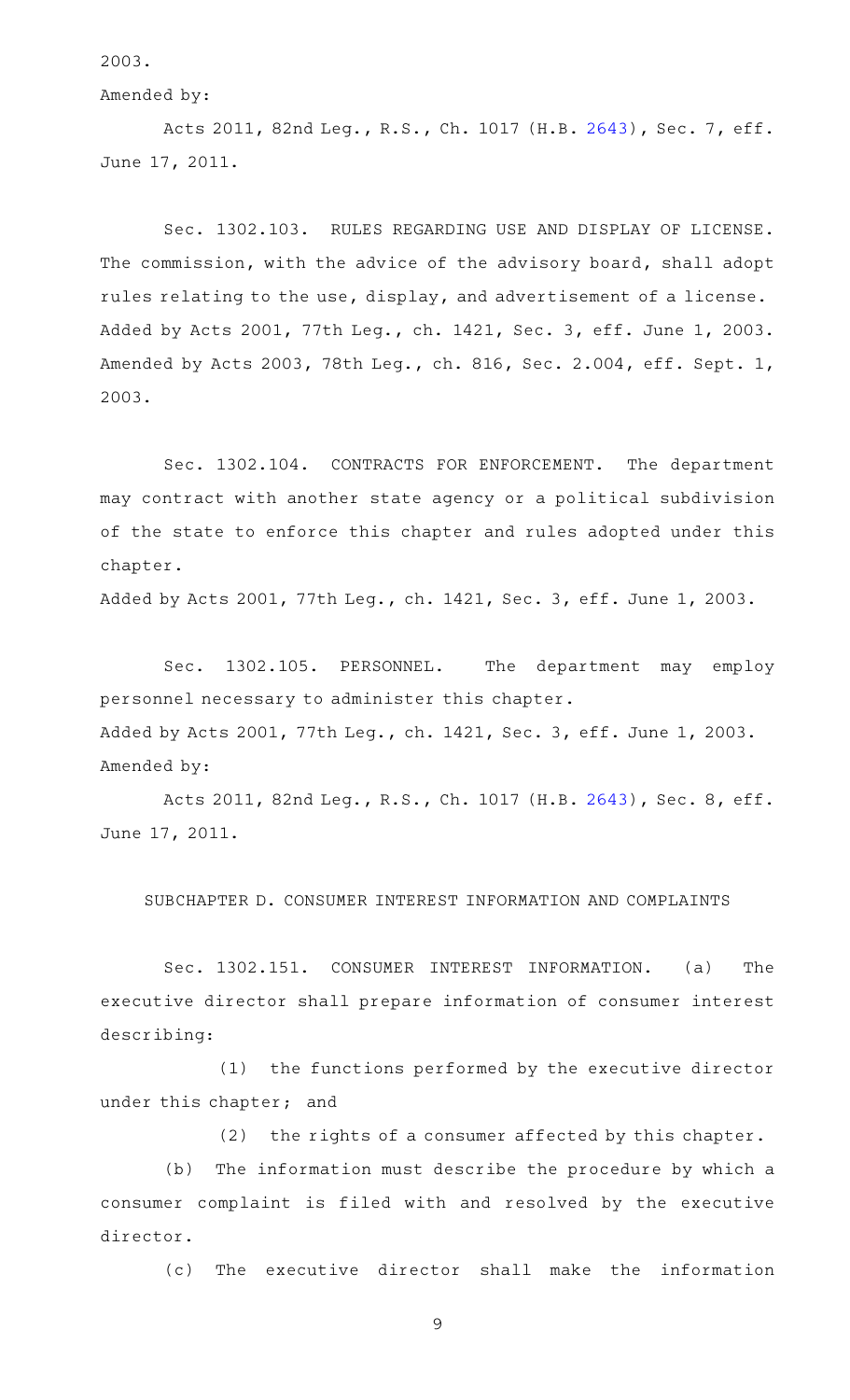### available to the public.

Added by Acts 2001, 77th Leg., ch. 1421, Sec. 3, eff. June 1, 2003. Amended by Acts 2003, 78th Leg., ch. 816, Sec. 26.030, eff. Sept. 1, 2003; Acts 2003, 78th Leg., ch. 1276, Sec. 14A.323, eff. Sept. 1, 2003.

# SUBCHAPTER E. AIR CONDITIONING AND REFRIGERATION CONTRACTORS ADVISORY BOARD

Sec. 1302.201. ADVISORY BOARD MEMBERSHIP. The air conditioning and refrigeration contractors advisory board consists of nine members appointed by the presiding officer of the commission, with the commission 's approval, and two ex officio nonvoting members. One member of the advisory board must be a public member.

Added by Acts 2001, 77th Leg., ch. 1421, Sec. 3, eff. June 1, 2003. Amended by Acts 2003, 78th Leg., ch. 816, Sec. 2.005, eff. Sept. 1, 2003.

Amended by:

Acts 2009, 81st Leg., R.S., Ch. 457 (H.B. [2548](http://www.legis.state.tx.us/tlodocs/81R/billtext/html/HB02548F.HTM)), Sec. 3, eff. September 1, 2009.

Acts 2013, 83rd Leg., R.S., Ch. 926 (H.B. [1503](http://www.legis.state.tx.us/tlodocs/83R/billtext/html/HB01503F.HTM)), Sec. 1, eff. June 14, 2013.

Sec. 1302.202. APPOINTED MEMBERS. (a) Except for the public member and the building contractor member, each appointed advisory board member must be experienced in the design, installation, construction, maintenance, service, repair, or modification of equipment used for environmental air conditioning, commercial refrigeration, or process cooling or heating. Other than the public member, of the appointed members:

 $(1)$  one must be an official of a municipality with a population of more than 250,000;

 $(2)$  one must be an official of a municipality with a population of not more than 250,000;

(3) five must be full-time licensed air conditioning and refrigeration contractors, as follows: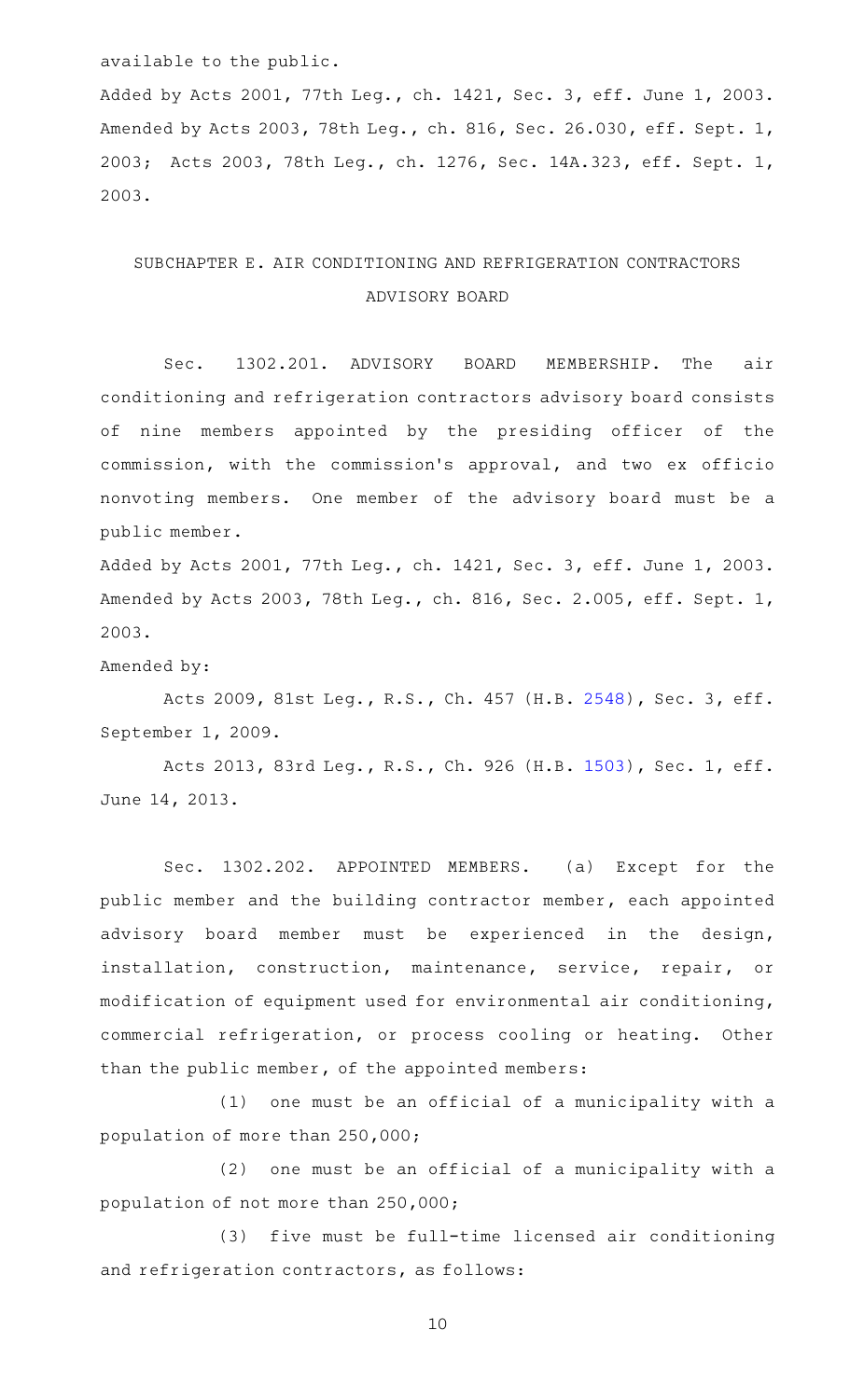(A) one member who holds a Class A license and practices in a municipality with a population of more than 250,000; (B) one member who holds a Class B license and practices in a municipality with a population of more than 250,000; (C) one member who holds a Class A license and

practices in a municipality with a population of more than 25,000 but not more than 250,000;

(D) one member who holds a Class B license and practices in a municipality with a population of not more than 25,000; and

(E) one member who holds a license of any classification under this chapter, is principally engaged in air conditioning and refrigeration contracting, and practices in a municipality; and

 $(4)$  one must be a building contractor who is principally engaged in home construction and is a member of a statewide building trade association.

(b) At least one advisory board member appointed under Subsection (a)(3) must be an air conditioning and refrigeration contractor who employs organized labor.

Added by Acts 2001, 77th Leg., ch. 1421, Sec. 3, eff. June 1, 2003. Amended by:

Acts 2011, 82nd Leg., R.S., Ch. 1017 (H.B. [2643](http://www.legis.state.tx.us/tlodocs/82R/billtext/html/HB02643F.HTM)), Sec. 9, eff. June 17, 2011.

Acts 2013, 83rd Leg., R.S., Ch. 926 (H.B. [1503](http://www.legis.state.tx.us/tlodocs/83R/billtext/html/HB01503F.HTM)), Sec. 2, eff. June 14, 2013.

Sec. 1302.203. EX OFFICIO MEMBERS. The executive director and the chief administrator of this chapter serve as ex officio, nonvoting members of the advisory board.

Added by Acts 2001, 77th Leg., ch. 1421, Sec. 3, eff. June 1, 2003. Amended by Acts 2003, 78th Leg., ch. 816, Sec. 26.031, eff. Sept. 1, 2003; Acts 2003, 78th Leg., ch. 1276, Sec. 14A.323, eff. Sept. 1, 2003.

Sec. 1302.204. ADVISORY BOARD DUTIES. (a) The advisory board shall advise the commission in adopting rules and in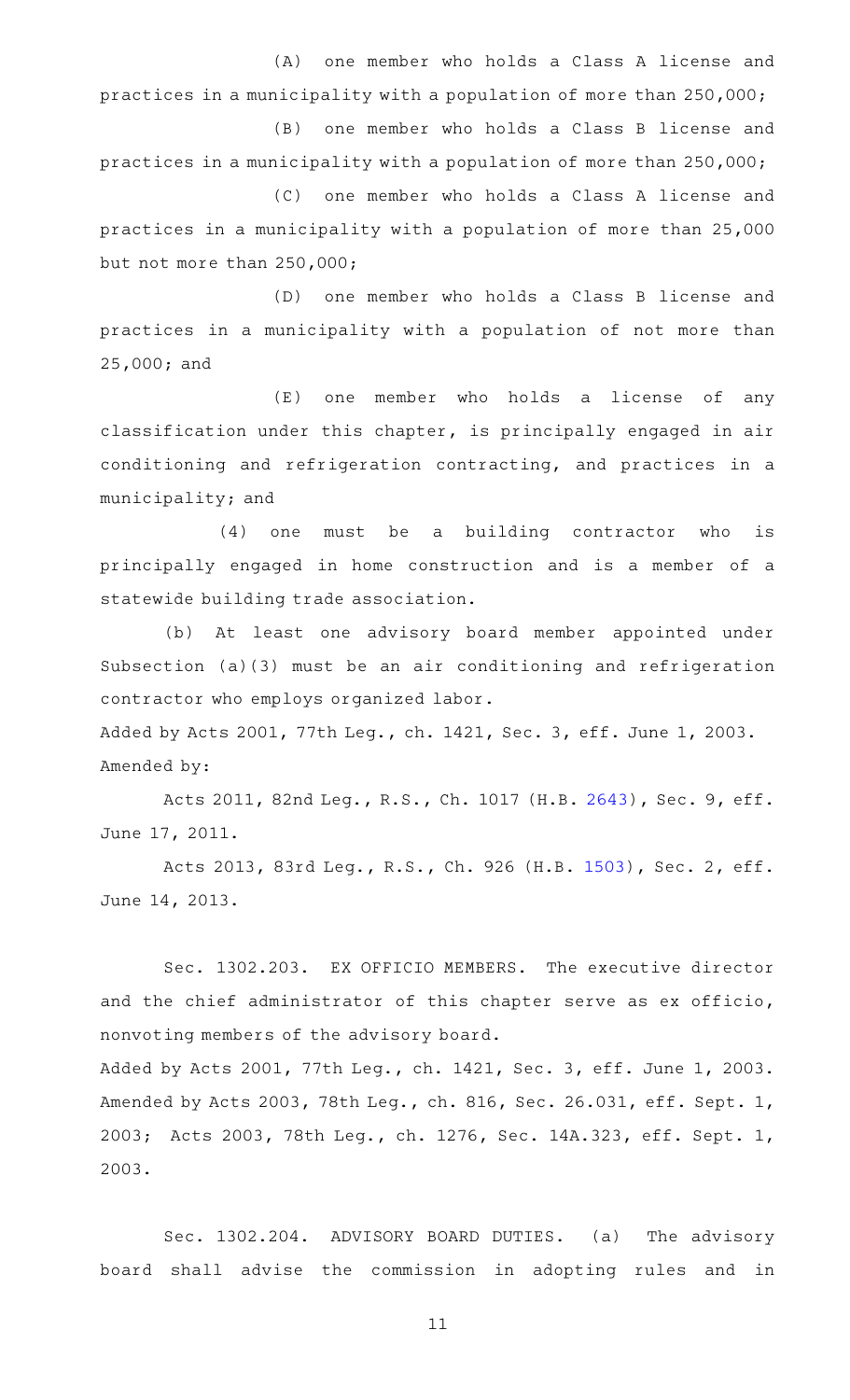administering and enforcing this chapter.

(b) The advisory board shall advise the commission in setting fees under this chapter.

Added by Acts 2001, 77th Leg., ch. 1421, Sec. 3, eff. June 1, 2003. Amended by Acts 2003, 78th Leg., ch. 816, Sec. 2.006, eff. Sept. 1, 2003.

Sec. 1302.205. TERMS; VACANCY. (a) Appointed advisory board members serve staggered six-year terms. The terms of two appointed members expire on February 1 of each odd-numbered year.

(b) If a vacancy occurs during an appointed member's term, the presiding officer of the commission, with the commission 's approval, shall fill the vacancy for the remainder of the unexpired term with a person who represents the same interests as the predecessor.

Added by Acts 2001, 77th Leg., ch. 1421, Sec. 3, eff. June 1, 2003. Amended by Acts 2003, 78th Leg., ch. 816, Sec. 2.007, eff. Sept. 1, 2003.

Sec. 1302.206. PRESIDING OFFICER. The presiding officer of the commission, with the commission 's approval, shall designate one member of the advisory board to serve as presiding officer of the board for two years.

Added by Acts 2001, 77th Leg., ch. 1421, Sec. 3, eff. June 1, 2003. Amended by Acts 2003, 78th Leg., ch. 816, Sec. 2.008, eff. Sept. 1, 2003.

Sec. 1302.207. COMPENSATION; REIMBURSEMENT. An appointed advisory board member serves without compensation but is entitled to reimbursement for actual and necessary expenses incurred in performing functions as an advisory board member, subject to any applicable limitation on reimbursement provided by the General Appropriations Act.

Added by Acts 2001, 77th Leg., ch. 1421, Sec. 3, eff. June 1, 2003.

Sec. 1302.208. MEETINGS. (a) Repealed by Acts 2021, 87th Leg., R.S., Ch. 663 (H.B. [1560](http://www.legis.state.tx.us/tlodocs/87R/billtext/html/HB01560F.HTM)), Sec. 1.25(21), eff. September 1,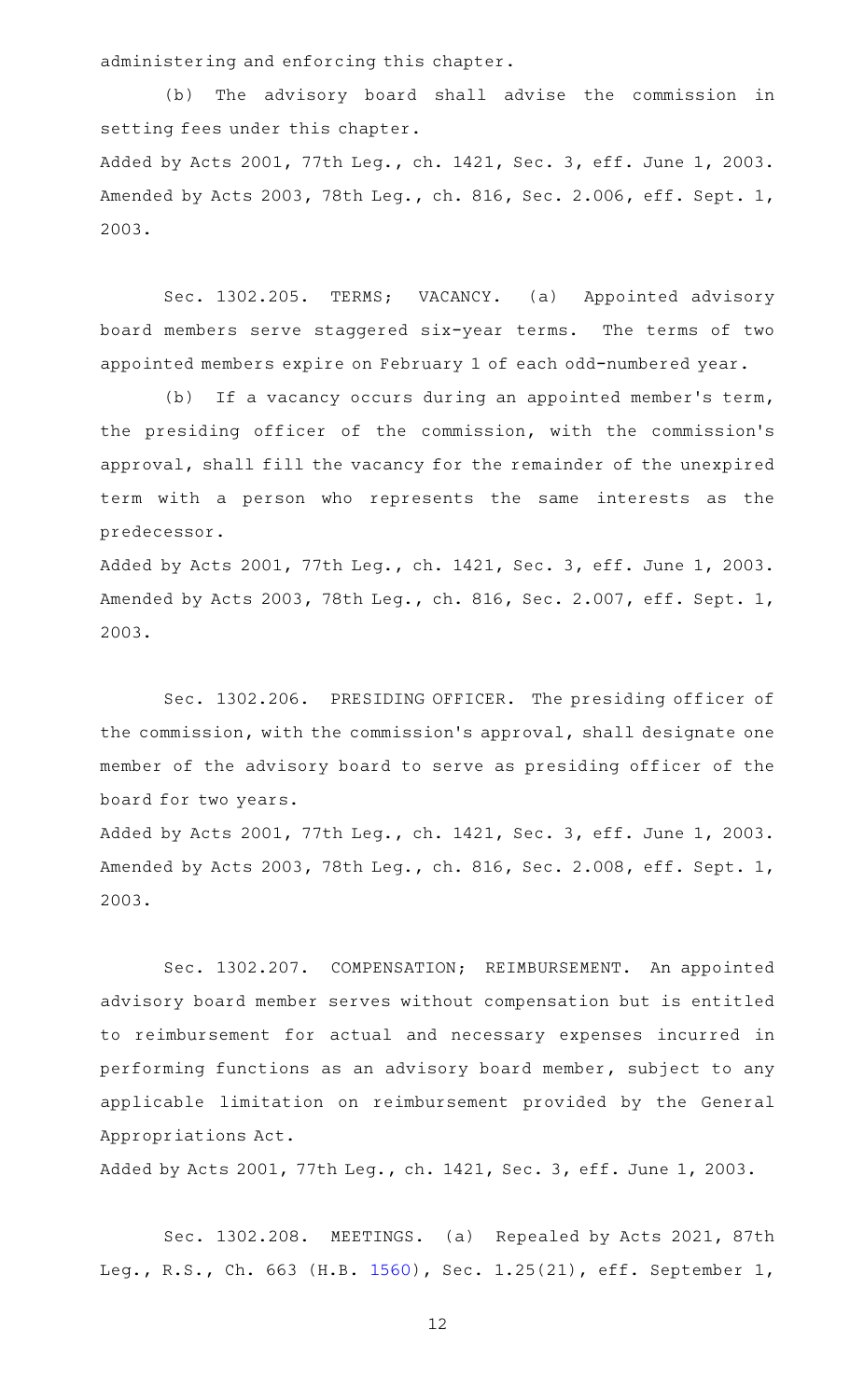2021.

(b) The advisory board shall meet in this state at a place designated by the board. Added by Acts 2001, 77th Leg., ch. 1421, Sec. 3, eff. June 1, 2003.

Amended by:

Acts 2021, 87th Leg., R.S., Ch. 663 (H.B. [1560\)](http://www.legis.state.tx.us/tlodocs/87R/billtext/html/HB01560F.HTM), Sec. 1.25(21), eff. September 1, 2021.

SUBCHAPTER F. AIR CONDITIONING AND REFRIGERATION CONTRACTORS

Sec. 1302.251. LICENSE REQUIRED. (a) A person may not engage in air conditioning and refrigeration contracting unless the person holds an air conditioning and refrigeration contractor license under this subchapter or Subchapter G.

(b) An air conditioning and refrigeration contractor license issued under this subchapter is valid throughout the state. A person who holds a license issued under this subchapter is not required to hold a municipal license under Subchapter G to engage in air conditioning and refrigeration contracting in any municipality in this state.

(c) A person holding an air conditioning and refrigeration contractor license may assign that license to only one permanent office of one air conditioning and refrigeration contracting company.

Added by Acts 2001, 77th Leg., ch. 1421, Sec. 3, eff. June 1, 2003. Amended by:

Acts 2011, 82nd Leg., R.S., Ch. 1017 (H.B. [2643](http://www.legis.state.tx.us/tlodocs/82R/billtext/html/HB02643F.HTM)), Sec. 11, eff. June 17, 2011.

Sec. 1302.252. REQUIREMENT FOR AIR CONDITIONING AND REFRIGERATION CONTRACTING COMPANY. (a) An air conditioning and refrigeration contracting company must employ full-time in each permanent office a license holder who holds an appropriate license assigned to that company.

(b) A company that does not employ a license holder as required by Subsection (a) at the time a contract for air conditioning and refrigeration contracting services is signed and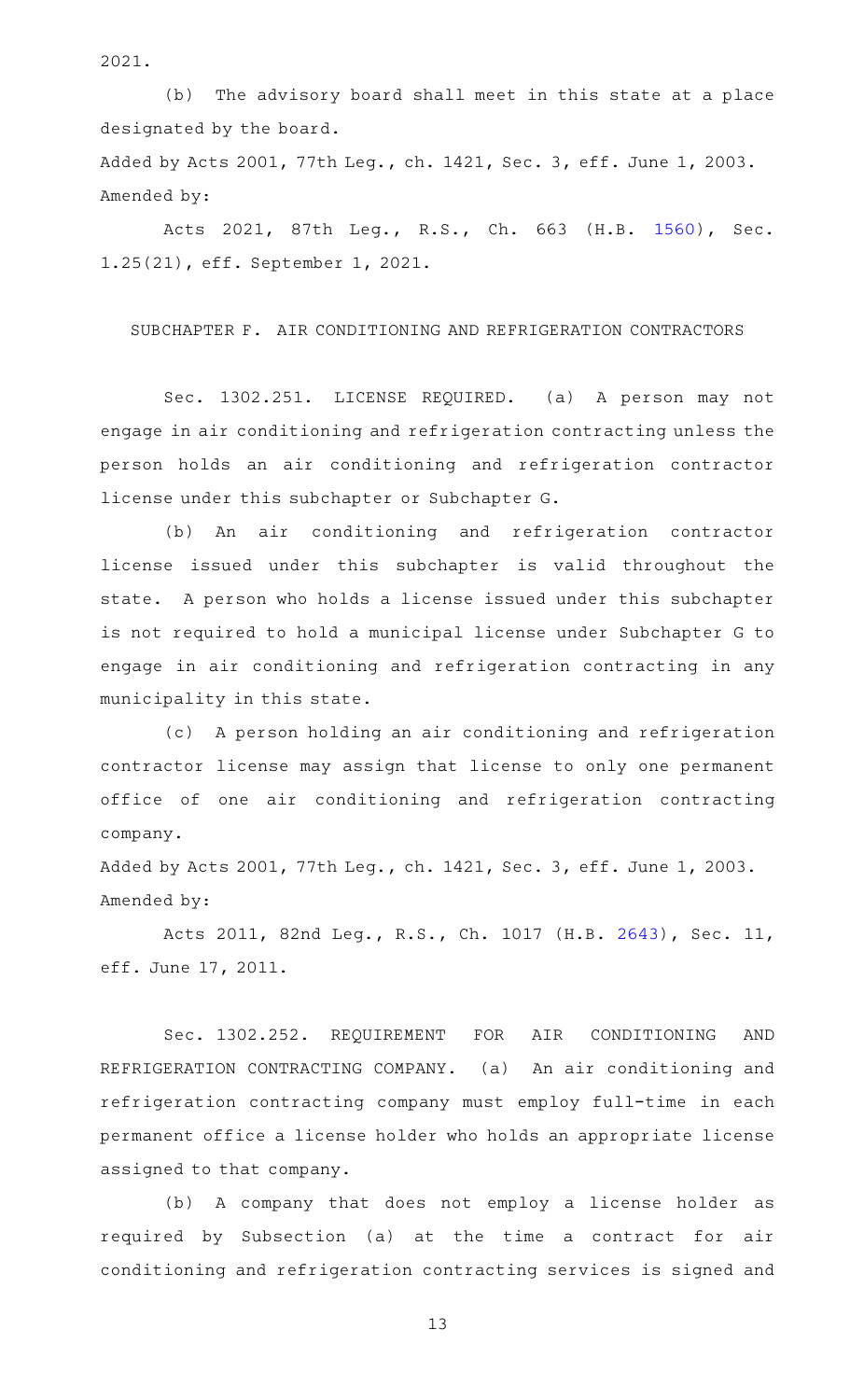at the time the services are performed may not collect a fee or otherwise enforce the contract.

Added by Acts 2001, 77th Leg., ch. 1421, Sec. 3, eff. June 1, 2003.

Sec. 1302.253. LICENSE CLASSIFICATIONS. (a) The executive director shall issue a Class A or Class B air conditioning and refrigeration contractor license.

(b) A Class A license entitles the license holder to engage in each type of air conditioning and refrigeration contracting that is endorsed on the license in relation to a system, a product, or equipment of any size or capacity.

(c) A Class B license entitles the license holder to engage in each type of air conditioning and refrigeration contracting that is endorsed on the license in relation to a system, a product, or equipment of not more than:

 $(1)$  25 tons cooling capacity; or

(2) 1.5 million British thermal units per hour output heating capacity.

Added by Acts 2001, 77th Leg., ch. 1421, Sec. 3, eff. June 1, 2003. Amended by Acts 2003, 78th Leg., ch. 816, Sec. 26.032, eff. Sept. 1, 2003; Acts 2003, 78th Leg., ch. 1276, Sec. 14A.325, eff. Sept. 1, 2003.

Sec. 1302.254. LICENSE ENDORSEMENTS. (a) An air conditioning and refrigeration contractor license must be endorsed with one or both of the following endorsements:

(1) an environmental air conditioning endorsement; or

(2) a commercial refrigeration and process cooling or heating endorsement.

(b) An environmental air conditioning endorsement entitles the license holder to engage in air conditioning and refrigeration contracting for environmental air conditioning within the class of license held.

(c)AAA commercial refrigeration and process cooling or heating endorsement entitles the license holder to engage in air conditioning and refrigeration contracting for commercial refrigeration and process cooling or heating within the class of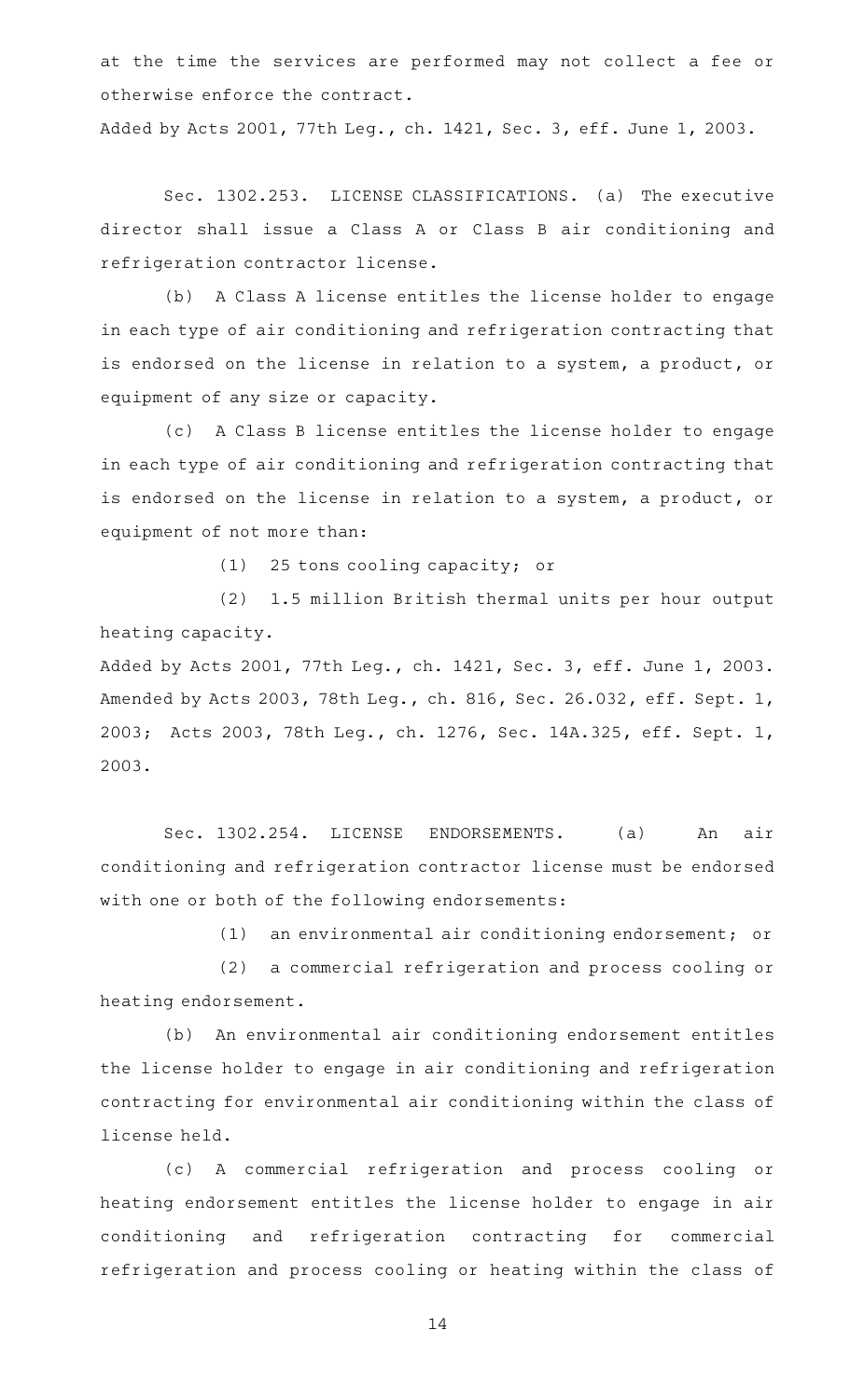license held.

(d) A license holder may not engage in a type of air conditioning and refrigeration contracting for which the person 's license is not endorsed.

Added by Acts 2001, 77th Leg., ch. 1421, Sec. 3, eff. June 1, 2003.

Sec. 1302.255. ELIGIBILITY REQUIREMENTS. (a) An applicant for a license under this subchapter must:

 $(1)$  be at least 18 years old; and

 $(2)$  have:

(A) at least 48 months of practical experience in air conditioning and refrigeration-related work under the supervision of a licensed air conditioning and refrigeration contractor in the preceding 72 months; or

(B) held a technician certification issued under this chapter for the preceding 12 months and have at least 36 months of practical experience in air conditioning and refrigeration-related work under the supervision of a licensed air conditioning and refrigeration contractor in the preceding 48 months.

 $(a-1)$  An applicant who has equivalent experience in another state or who held an equivalent license in another state may receive credit for the experience as determined by the executive director.

(b) Notwithstanding the requirements of Subsection (a)(2), an applicant may satisfy a portion of the practical experience requirement as provided by Subsection (c).

(c) An applicant who obtains a degree or diploma or completes a certification program from an institution of higher education that holds a certificate of authority issued by the Texas Higher Education Coordinating Board, or an equivalent governing body in another state as approved by the executive director, may satisfy a portion of the practical experience requirement as follows:

(1) completing a four-year degree or diploma in air conditioning engineering or technology, refrigeration engineering or technology, or mechanical engineering is equivalent to 24 months of practical experience;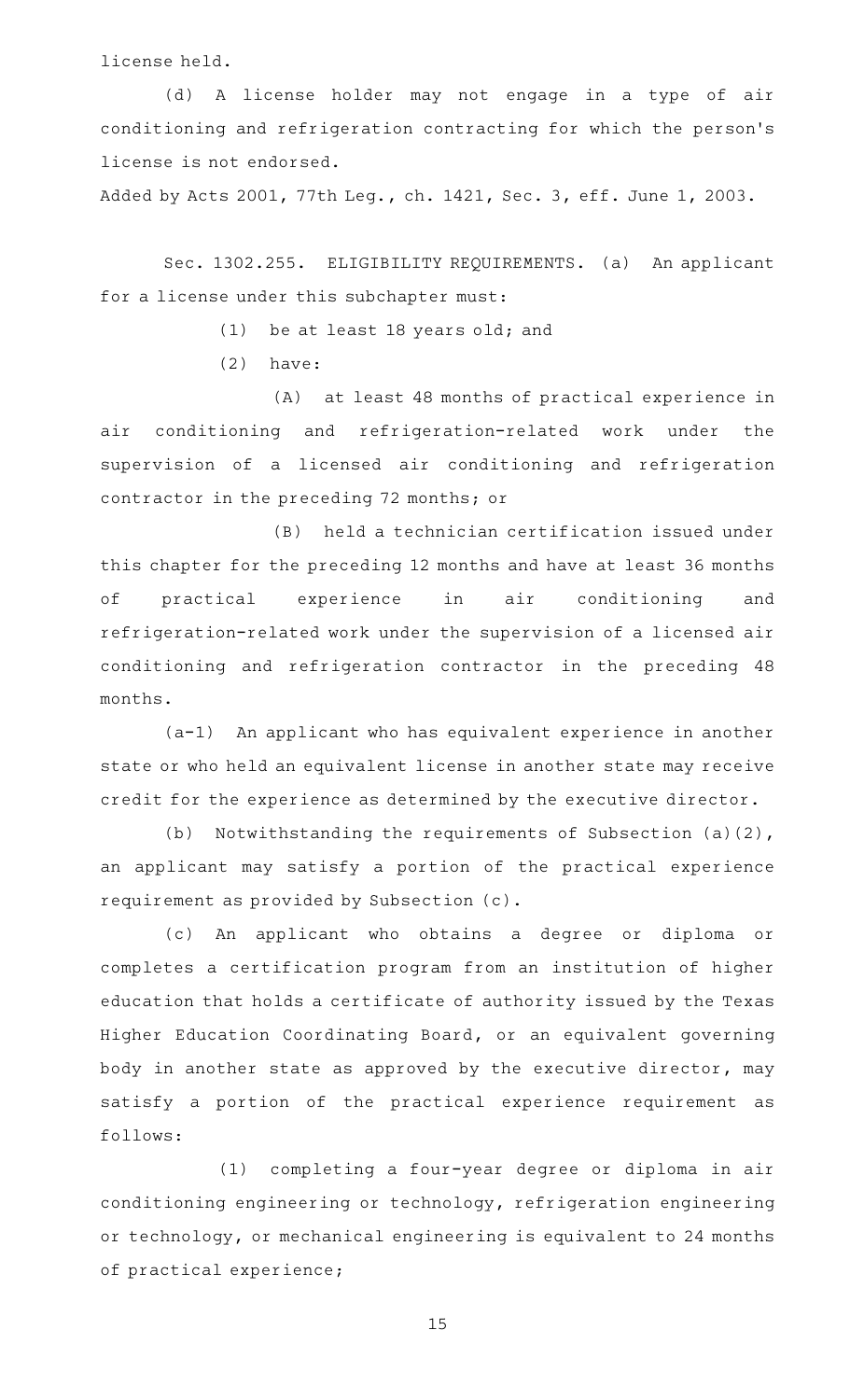$(2)$  completing a two-year associate's degree, a two-year diploma, or a two-year certification program primarily focused on air conditioning and refrigeration-related work is equivalent to 12 months of practical experience;

 $(3)$  completing a one-year certification program, or a program of at least two semesters, in air conditioning and refrigeration-related work is equivalent to six months of practical experience; and

(4) completing a program resulting in another applicable degree, diploma, or certification shall be equivalent to the amount of practical experience determined by the department under commission rule.

(d) Every 2,000 hours of on-the-job training in an apprenticeship program is equivalent to 12 months of practical experience under Subsection (a)(2).

(e) Notwithstanding the requirements of Subsection (a)(2), each of the following qualifies as practical experience for purposes of satisfying the 48-month requirement:

(1) verified military service in which the person was trained in or performed air conditioning and refrigeration-related work as part of the person 's military occupational specialty; and

(2) experience performing air conditioning and refrigeration-related work as described by Section [1302.055](http://www.statutes.legis.state.tx.us/GetStatute.aspx?Code=OC&Value=1302.055), [1302.056](http://www.statutes.legis.state.tx.us/GetStatute.aspx?Code=OC&Value=1302.056), or [1302.057](http://www.statutes.legis.state.tx.us/GetStatute.aspx?Code=OC&Value=1302.057) or while employed by a governmental entity. Added by Acts 2001, 77th Leg., ch. 1421, Sec. 3, eff. June 1, 2003. Amended by:

Acts 2011, 82nd Leg., R.S., Ch. 1017 (H.B. [2643](http://www.legis.state.tx.us/tlodocs/82R/billtext/html/HB02643F.HTM)), Sec. 12, eff. June 17, 2011.

Acts 2017, 85th Leg., R.S., Ch. 880 (H.B. [3029](http://www.legis.state.tx.us/tlodocs/85R/billtext/html/HB03029F.HTM)), Sec. 3, eff. September 1, 2017.

Sec. 1302.256. APPLICATION; FEE. (a) An applicant for an air conditioning and refrigeration contractor license must submit a verified application on a form prescribed by the executive director.

(b) The application must specify the class of license and each endorsement for which the applicant is applying.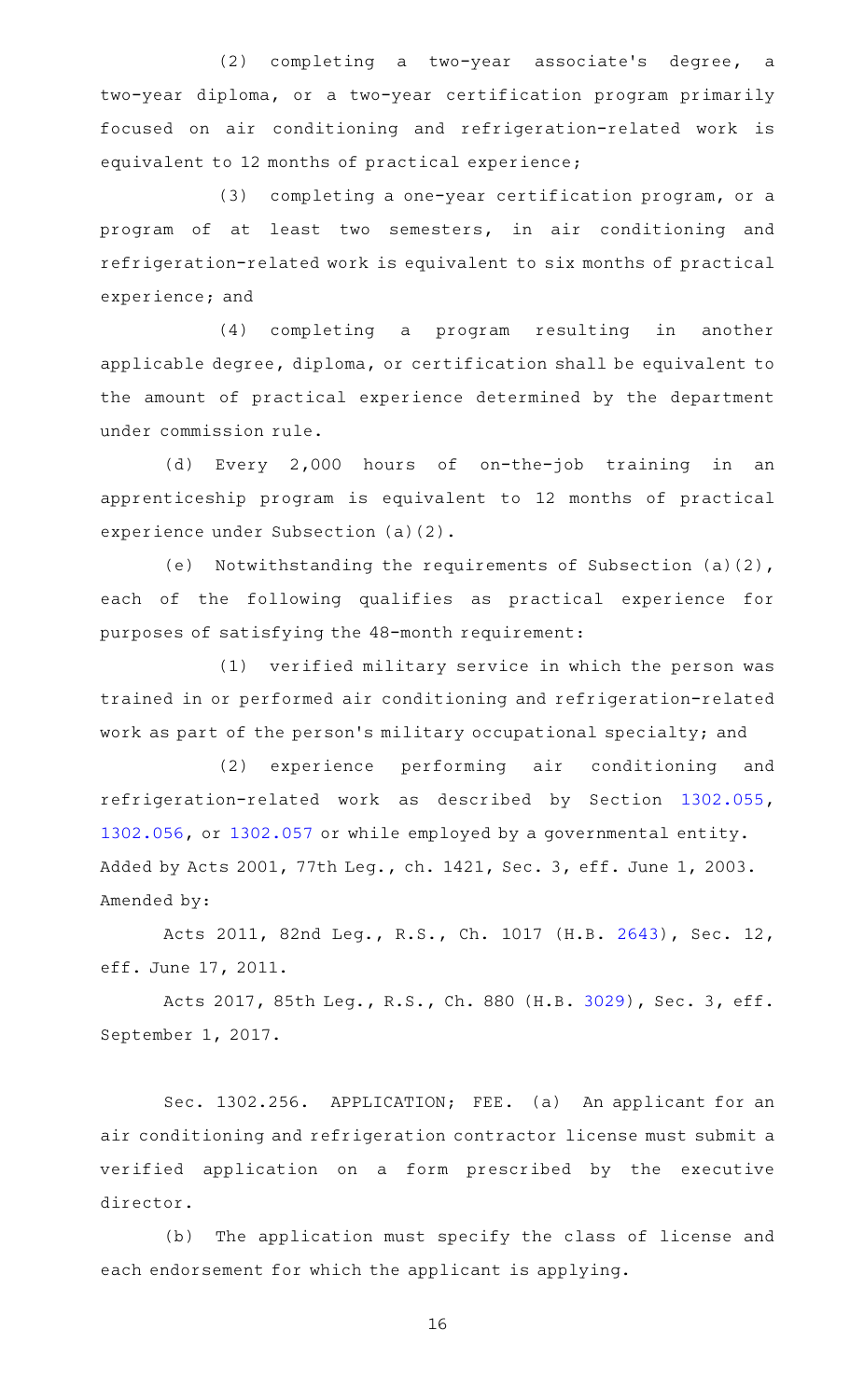$(c)$  The application must be accompanied by:

(1) a statement containing evidence satisfactory to the executive director of the applicant 's practical experience required by Section [1302.255;](http://www.statutes.legis.state.tx.us/GetStatute.aspx?Code=OC&Value=1302.255) and

 $(2)$  the required fees.

Added by Acts 2001, 77th Leg., ch. 1421, Sec. 3, eff. June 1, 2003. Amended by Acts 2003, 78th Leg., ch. 816, Sec. 26.033, eff. Sept. 1, 2003; Acts 2003, 78th Leg., ch. 1276, Sec. 14A.326, eff. Sept. 1, 2003.

Amended by:

Acts 2011, 82nd Leg., R.S., Ch. 1017 (H.B. [2643](http://www.legis.state.tx.us/tlodocs/82R/billtext/html/HB02643F.HTM)), Sec. 13, eff. June 17, 2011.

Sec. 1302.257. EXAMINATIONS. (a) The executive director shall prescribe:

 $(1)$  a separate examination for each class of license; and

(2) within each class of license, a separate examination for:

(A) an environmental air conditioning endorsement; and

(B) a commercial refrigeration and process cooling or heating endorsement.

(b) The executive director shall prescribe the method and content of an examination administered under this subchapter and shall set compliance requirements for the examination. To obtain an endorsement, an applicant must pass the examination for the endorsement.

(c) Repealed by Acts 2011, 82nd Leg., R.S., Ch. 1017, Sec. 23(4), eff. June 17, 2011.

(d) Repealed by Acts 2011, 82nd Leg., R.S., Ch. 1017, Sec. 23(4), eff. June 17, 2011.

Added by Acts 2001, 77th Leg., ch. 1421, Sec. 3, eff. June 1, 2003. Amended by Acts 2003, 78th Leg., ch. 816, Sec. 26.034, eff. Sept. 1, 2003; Acts 2003, 78th Leg., ch. 1276, Sec. 14A.327, eff. Sept. 1, 2003.

Amended by: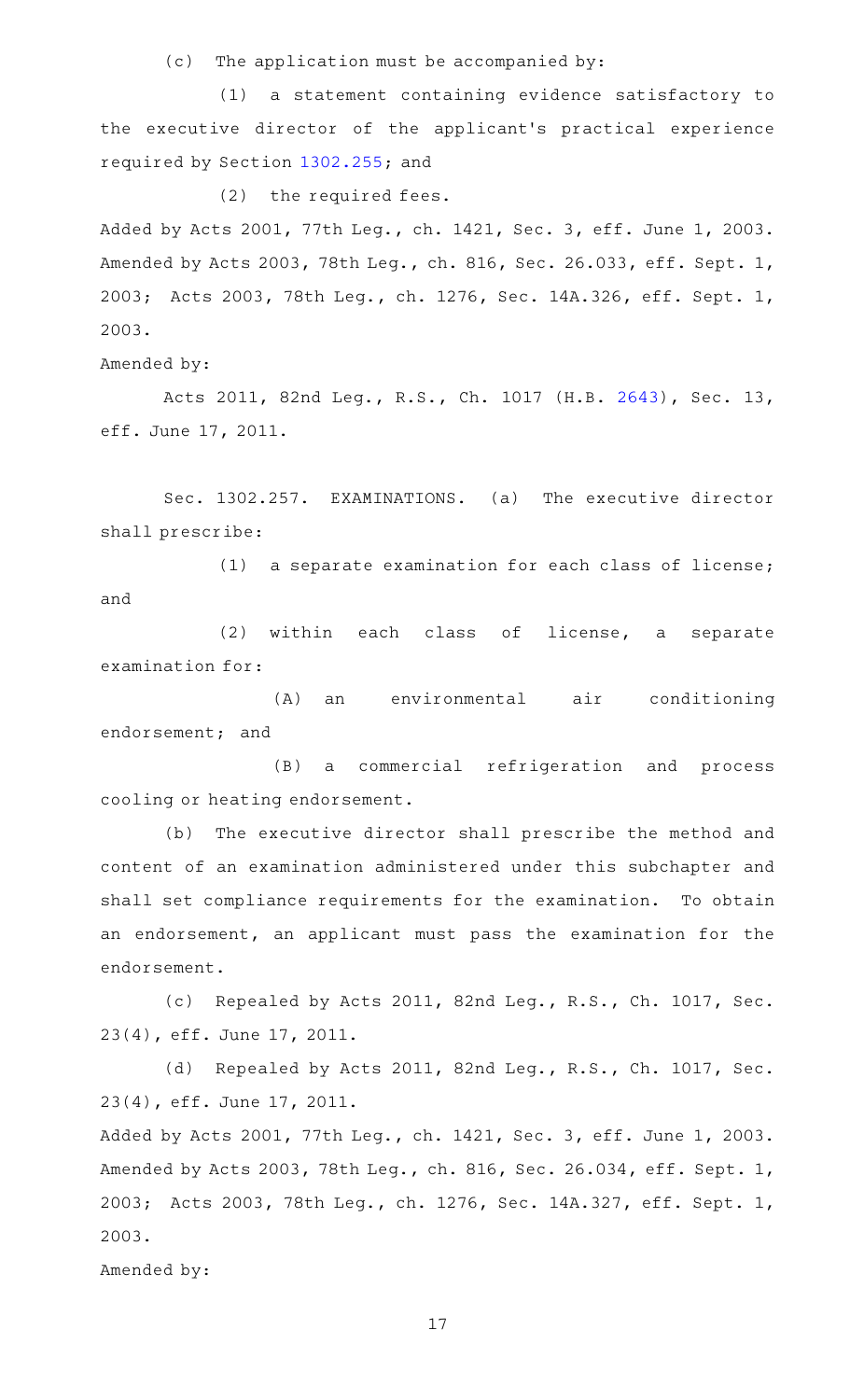Acts 2011, 82nd Leg., R.S., Ch. 1017 (H.B. [2643](http://www.legis.state.tx.us/tlodocs/82R/billtext/html/HB02643F.HTM)), Sec. 14, eff. June 17, 2011.

Acts 2011, 82nd Leg., R.S., Ch. 1017 (H.B. [2643](http://www.legis.state.tx.us/tlodocs/82R/billtext/html/HB02643F.HTM)), Sec. 23(4), eff. June 17, 2011.

Sec. 1302.260. ISSUANCE AND TERM OF LICENSE. (a) The department shall issue an air conditioning and refrigeration contractor license to an applicant who:

 $(1)$  submits a verified application;

 $(2)$  passes the applicable examination;

(3) meets the requirements of this chapter and rules adopted under this chapter;

(4) pays the required fees; and

(5) provides evidence of insurance coverage required by rule in accordance with this chapter.

(b) A license issued under this chapter expires on the first anniversary of the date of issuance.

Added by Acts 2001, 77th Leg., ch. 1421, Sec. 3, eff. June 1, 2003. Amended by Acts 2003, 78th Leg., ch. 816, Sec. 26.035, eff. Sept. 1, 2003; Acts 2003, 78th Leg., ch. 1276, Sec. 14A.330, eff. Sept. 1, 2003.

Amended by:

Acts 2011, 82nd Leg., R.S., Ch. 1017 (H.B. [2643](http://www.legis.state.tx.us/tlodocs/82R/billtext/html/HB02643F.HTM)), Sec. 15, eff. June 17, 2011.

Sec. 1302.261. TEMPORARY LICENSE. The commission by rule may provide for the issuance of a temporary air conditioning and refrigeration contracting license to an applicant who:

 $(1)$  submits to the executive director an application on a form prescribed by the executive director; and

 $(2)$  pays the required fees.

Added by Acts 2001, 77th Leg., ch. 1421, Sec. 3, eff. June 1, 2003. Amended by Acts 2003, 78th Leg., ch. 816, Sec. 2.009, eff. Sept. 1, 2003.

Sec. 1302.262. NOTICE TO MUNICIPALITIES. (a) A person who obtains a license under this subchapter shall provide a notice to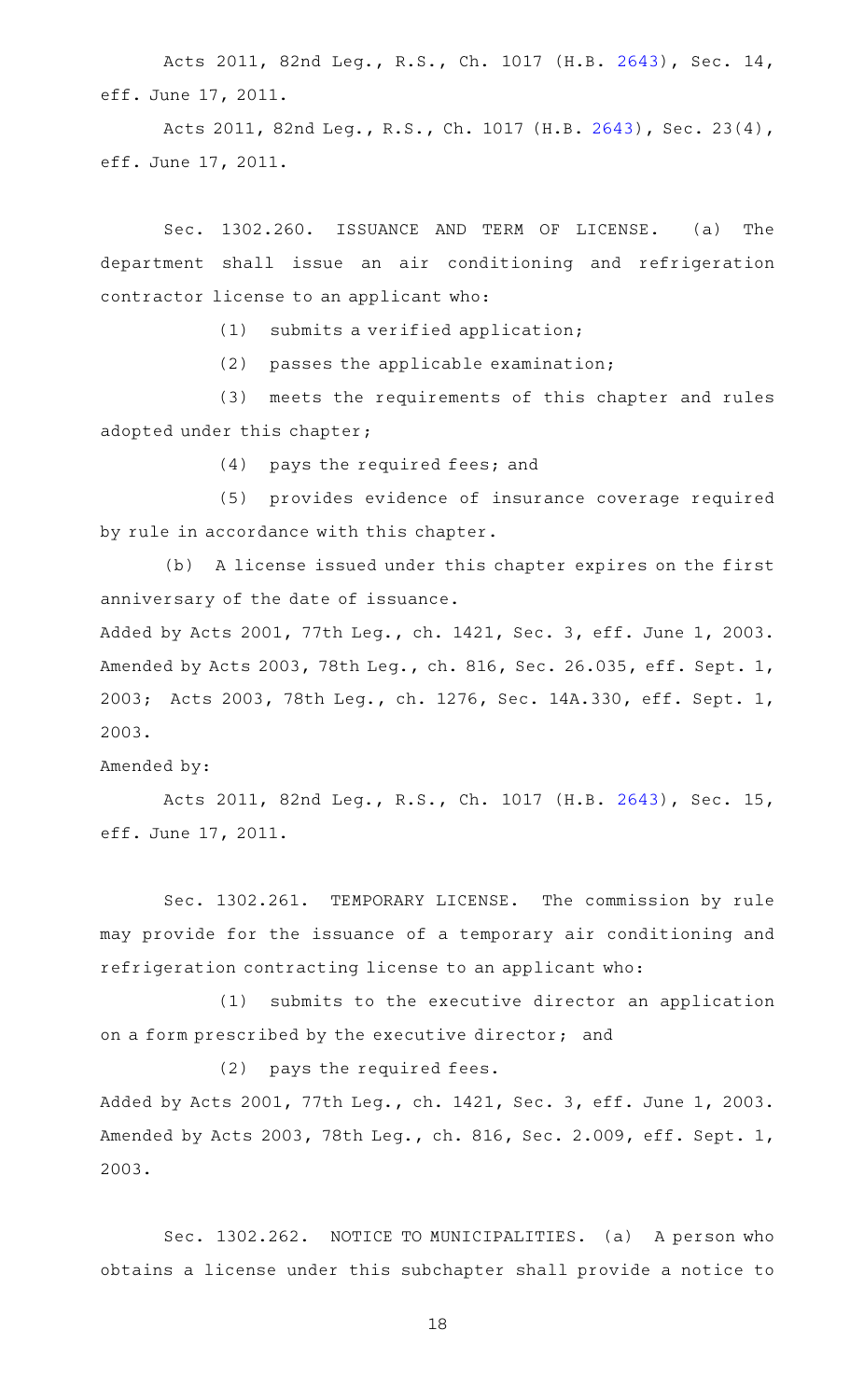the municipal authority that enforces air conditioning and refrigeration contracting regulations in the municipality in which the person engages in air conditioning and refrigeration contracting, if the municipality requires the notice.

(b) The notice must inform the municipality that the person has obtained a license under this subchapter and must be in the form required by the municipality.

(c) Repealed by Acts 2017, 85th Leg., R.S., Ch. 880 (H.B. [3029](http://www.legis.state.tx.us/tlodocs/85R/billtext/html/HB03029F.HTM)), Sec. 16, eff. September 1, 2017. Added by Acts 2001, 77th Leg., ch. 1421, Sec. 3, eff. June 1, 2003. Amended by:

Acts 2017, 85th Leg., R.S., Ch. 880 (H.B. [3029](http://www.legis.state.tx.us/tlodocs/85R/billtext/html/HB03029F.HTM)), Sec. 4, eff. September 1, 2017.

Acts 2017, 85th Leg., R.S., Ch. 880 (H.B. [3029\)](http://www.legis.state.tx.us/tlodocs/85R/billtext/html/HB03029F.HTM), Sec. 16, eff. September 1, 2017.

Sec. 1302.263. LIMITATION ON LICENSE HOLDER. A person licensed as a contractor under this chapter may not:

(1) perform or offer or attempt to perform an act, service, or function that is:

(A) defined as the practice of engineering under Chapter [1001](http://www.statutes.legis.state.tx.us/GetStatute.aspx?Code=OC&Value=1001), unless the person holds a license under that chapter;

(B) regulated under Chapter [113,](http://www.statutes.legis.state.tx.us/GetStatute.aspx?Code=NR&Value=113) Natural Resources Code, unless the person holds a license or is exempt by rule under that chapter; or

(C) defined as plumbing under Chapter [1301](http://www.statutes.legis.state.tx.us/GetStatute.aspx?Code=OC&Value=1301), unless the person holds a license under that chapter; or

 $(2)$  use the services of a person to assist in the performance of air conditioning and refrigeration maintenance work unless the person is a:

(A) registered or certified technician;

(B) licensed air conditioning and refrigeration contractor; or

(C) student described by Section [1302.502](http://www.statutes.legis.state.tx.us/GetStatute.aspx?Code=OC&Value=1302.502) who performs the work in that capacity.

Added by Acts 2001, 77th Leg., ch. 1421, Sec. 3, eff. June 1, 2003. Amended by: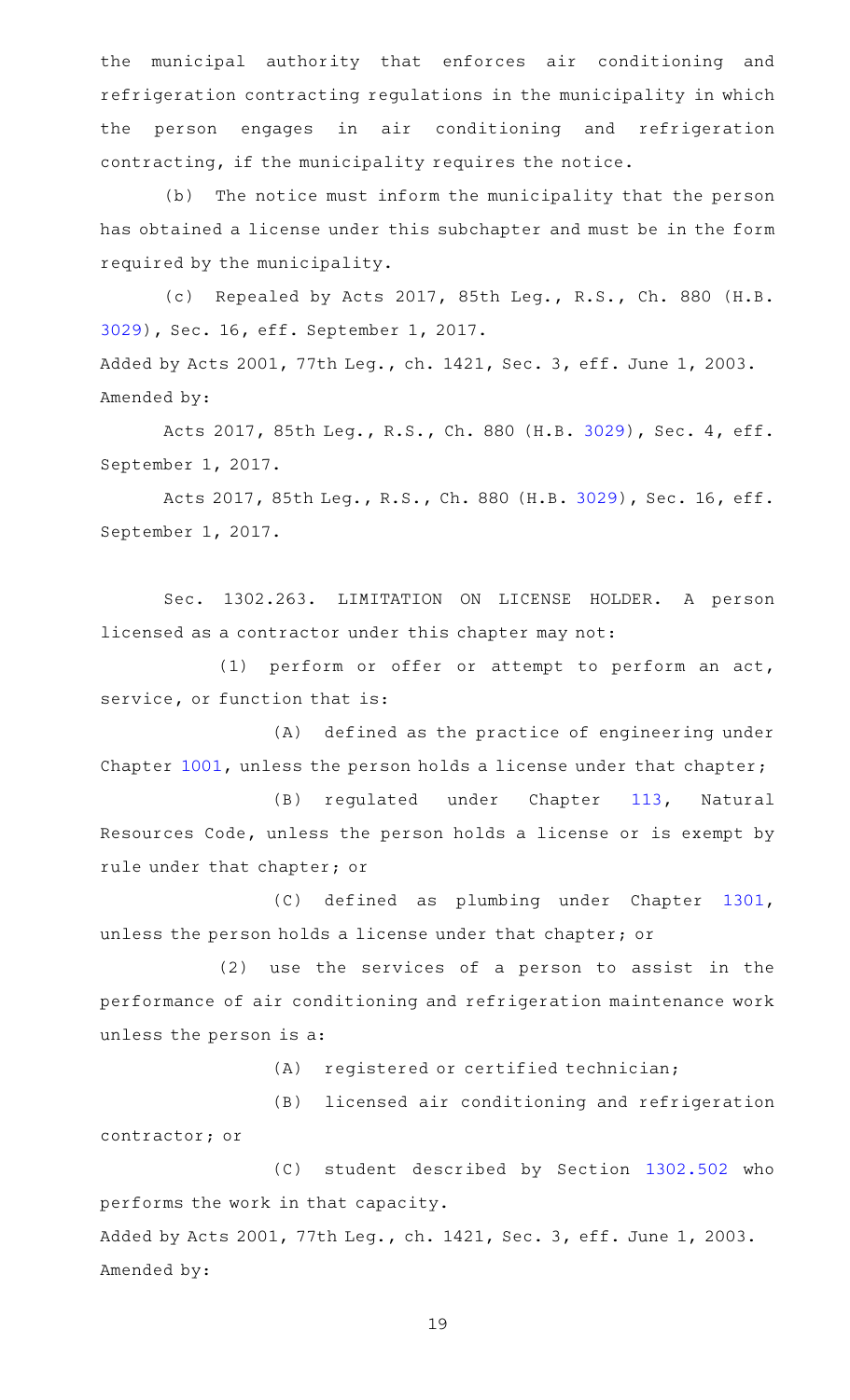Acts 2007, 80th Leg., R.S., Ch. 1174 (H.B. [463](http://www.legis.state.tx.us/tlodocs/80R/billtext/html/HB00463F.HTM)), Sec. 3, eff. September 1, 2007.

Acts 2011, 82nd Leg., R.S., Ch. 1017 (H.B. [2643](http://www.legis.state.tx.us/tlodocs/82R/billtext/html/HB02643F.HTM)), Sec. 16, eff. June 17, 2011.

Acts 2017, 85th Leg., R.S., Ch. 880 (H.B. [3029](http://www.legis.state.tx.us/tlodocs/85R/billtext/html/HB03029F.HTM)), Sec. 5, eff. September 1, 2017.

# SUBCHAPTER G. MUNICIPAL LICENSING AND REGULATION

Sec. 1302.301. MUNICIPAL LICENSE. An air conditioning and refrigeration contractor license issued by a municipality of this state and that complies with the requirements of this subchapter is valid under the terms of the license within the municipality. Added by Acts 2001, 77th Leg., ch. 1421, Sec. 3, eff. June 1, 2003.

Sec. 1302.302. MUNICIPAL LICENSE: ELIGIBILITY REQUIREMENTS. An applicant for a municipal license must:

 $(1)$  pass an examination that covers the same subjects as the examination required under Subchapter F for a license of the class that entitles the holder of the license to perform the work the applicant proposes to perform; and

(2) meet experience requirements that are at least as strict as the requirements under Section [1302.255\(](http://www.statutes.legis.state.tx.us/GetStatute.aspx?Code=OC&Value=1302.255)a)(2). Added by Acts 2001, 77th Leg., ch. 1421, Sec. 3, eff. June 1, 2003.

Sec. 1302.303. MUNICIPAL AIR CONDITIONING AND REFRIGERATION STANDARDS. (a) A municipality may by ordinance adopt and enforce standards for air conditioning and refrigeration contractors that are consistent with the standards established under this chapter.

(b) The municipality shall report a violation of the ordinance to the executive director not later than the 10th day after the date the municipality acts to enforce the ordinance. Added by Acts 2001, 77th Leg., ch. 1421, Sec. 3, eff. June 1, 2003. Amended by Acts 2003, 78th Leg., ch. 816, Sec. 26.036, eff. Sept. 1, 2003; Acts 2003, 78th Leg., ch. 1276, Sec. 14A.332, eff. Sept. 1, 2003.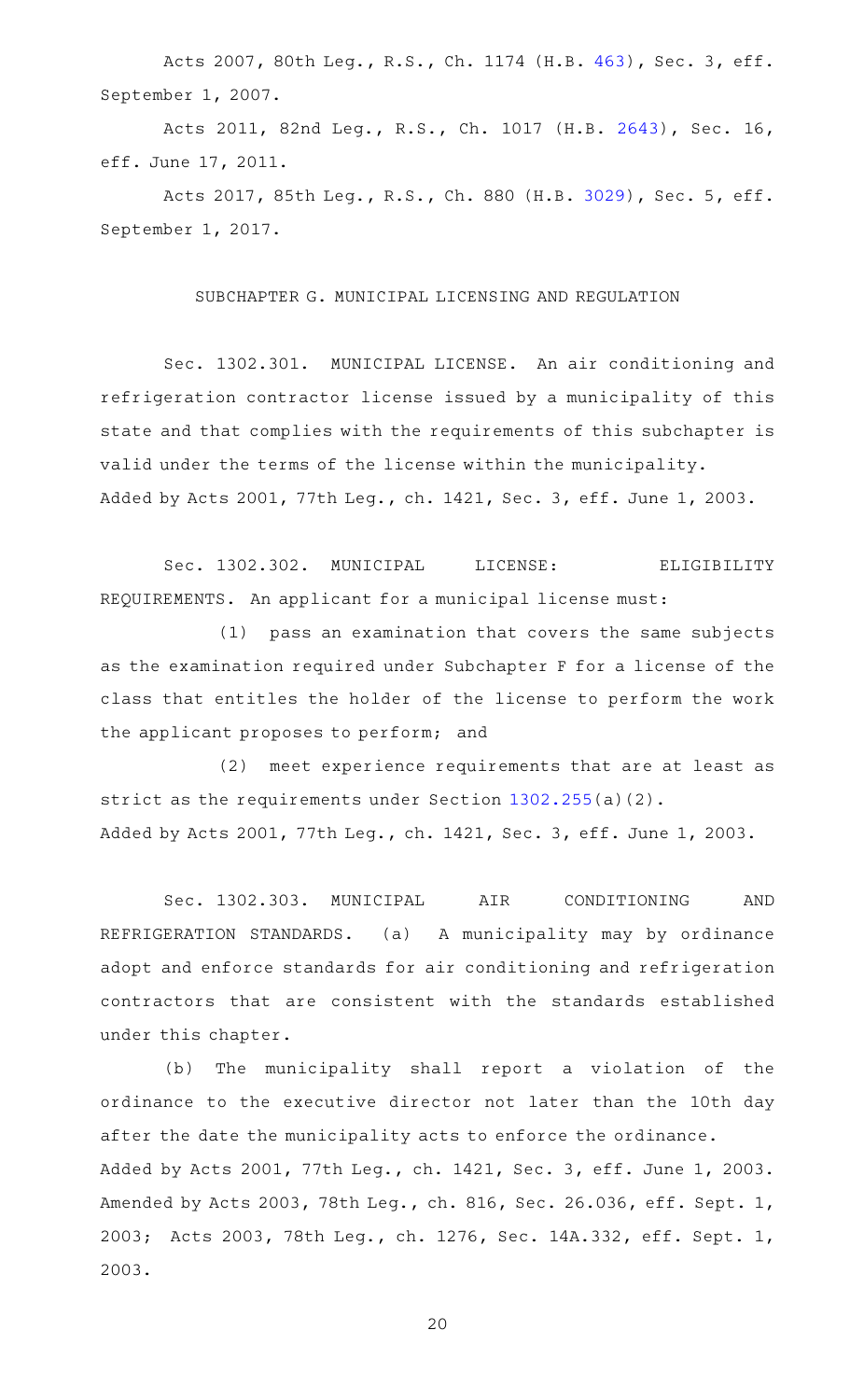Sec. 1302.304. MUNICIPAL FEES. (a) A municipality may not charge a registration fee to a person who holds a license issued under Subchapter F for:

(1) work performed in the municipality; or

(2) notice provided under Section [1302.262](http://www.statutes.legis.state.tx.us/GetStatute.aspx?Code=OC&Value=1302.262).

(b) This section does not prohibit a municipality from charging a building permit fee.

Added by Acts 2021, 87th Leg., R.S., Ch. 229 (H.B. [871](http://www.legis.state.tx.us/tlodocs/87R/billtext/html/HB00871F.HTM)), Sec. 1, eff. September 1, 2021.

### SUBCHAPTER I. DISCIPLINARY ACTION AND PROCEDURES

Sec. 1302.401. DISCIPLINARY ACTION. (a) A person is subject to the denial of an application, imposition of an administrative penalty under Subchapter [F](http://www.statutes.legis.state.tx.us/GetStatute.aspx?Code=OC&Value=51.301), Chapter [51,](http://www.statutes.legis.state.tx.us/GetStatute.aspx?Code=OC&Value=51) or disciplinary action under Section [51.353](http://www.statutes.legis.state.tx.us/GetStatute.aspx?Code=OC&Value=51.353) if the person:

 $(1)$  violates this chapter or a rule adopted under this chapter; or

(2) violates a municipal ordinance adopted under Section [1302.303](http://www.statutes.legis.state.tx.us/GetStatute.aspx?Code=OC&Value=1302.303).

(b) A violation of this chapter includes:

(1) failing to provide proper installation, service, or mechanical integrity;

(2) intentionally or knowingly misrepresenting a necessary service, service to be provided, or service that has been provided; or

(3) making a fraudulent promise to induce a person to contract for services.

Added by Acts 2001, 77th Leg., ch. 1421, Sec. 3, eff. June 1, 2003. Amended by:

Acts 2007, 80th Leg., R.S., Ch. 1174 (H.B. [463](http://www.legis.state.tx.us/tlodocs/80R/billtext/html/HB00463F.HTM)), Sec. 4, eff. September 1, 2007.

Sec. 1302.402. ADMINISTRATIVE PROCEDURES. A proceeding for the denial of a license, certification, or registration application or disciplinary action and an appeal from that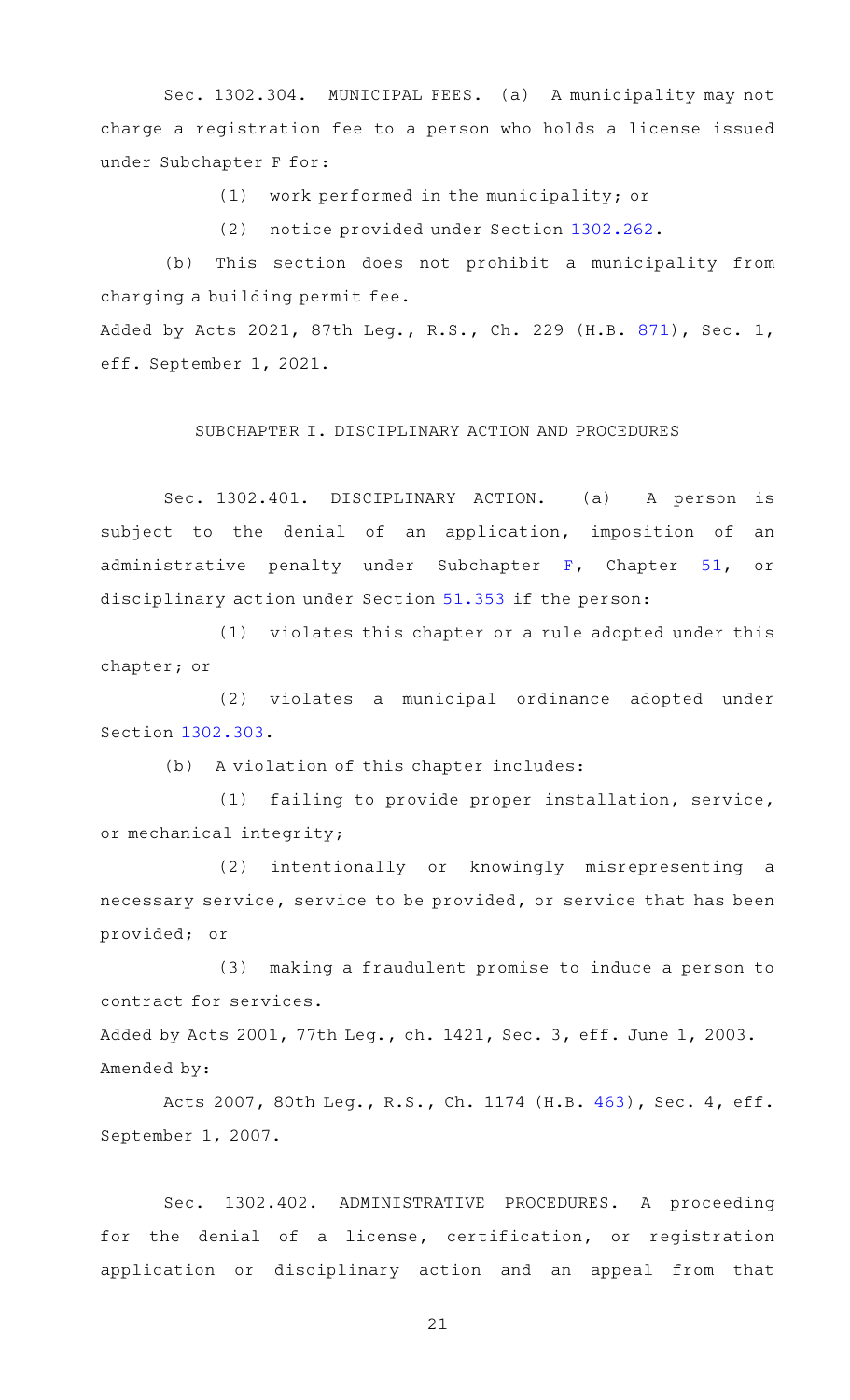proceeding are governed by Chapter [2001,](http://www.statutes.legis.state.tx.us/GetStatute.aspx?Code=GV&Value=2001) Government Code. Added by Acts 2001, 77th Leg., ch. 1421, Sec. 3, eff. June 1, 2003. Amended by:

Acts 2007, 80th Leg., R.S., Ch. 1174 (H.B. [463](http://www.legis.state.tx.us/tlodocs/80R/billtext/html/HB00463F.HTM)), Sec. 5, eff. September 1, 2007.

Acts 2017, 85th Leg., R.S., Ch. 880 (H.B. [3029](http://www.legis.state.tx.us/tlodocs/85R/billtext/html/HB03029F.HTM)), Sec. 6, eff. September 1, 2017.

#### SUBCHAPTER J. PENALTIES AND ENFORCEMENT PROVISIONS

Sec. 1302.451. EMERGENCY AND CEASE AND DESIST ORDERS. (a) The executive director may issue an emergency order as necessary to enforce this chapter if the executive director determines that an emergency exists requiring immediate action to protect the public health and safety.

(b) The executive director may issue the emergency order without notice and hearing or with any notice and hearing the executive director considers practicable under the circumstances. The executive director shall set the time and place for a hearing to affirm, modify, or set aside an emergency order that was issued without a hearing.

(c) The executive director may issue a cease and desist order.

Added by Acts 2001, 77th Leg., ch. 1421, Sec. 3, eff. June 1, 2003. Amended by Acts 2003, 78th Leg., ch. 816, Sec. 26.037, eff. Sept. 1, 2003; Acts 2003, 78th Leg., ch. 1276, Sec. 14A.335, eff. Sept. 1, 2003.

Sec. 1302.452. CITATIONS FOR CERTAIN VIOLATIONS. (a) A municipal or county official may issue a citation to an air conditioning and refrigeration contracting company that engages in air conditioning and refrigeration contracting without complying with Section [1302.252](http://www.statutes.legis.state.tx.us/GetStatute.aspx?Code=OC&Value=1302.252).

(b) Repealed by Acts 2013, 83rd Leg., R.S., Ch. 415, Sec. 3(3), eff. June 14, 2013. Added by Acts 2001, 77th Leg., ch. 1421, Sec. 3, eff. June 1, 2003. Amended by: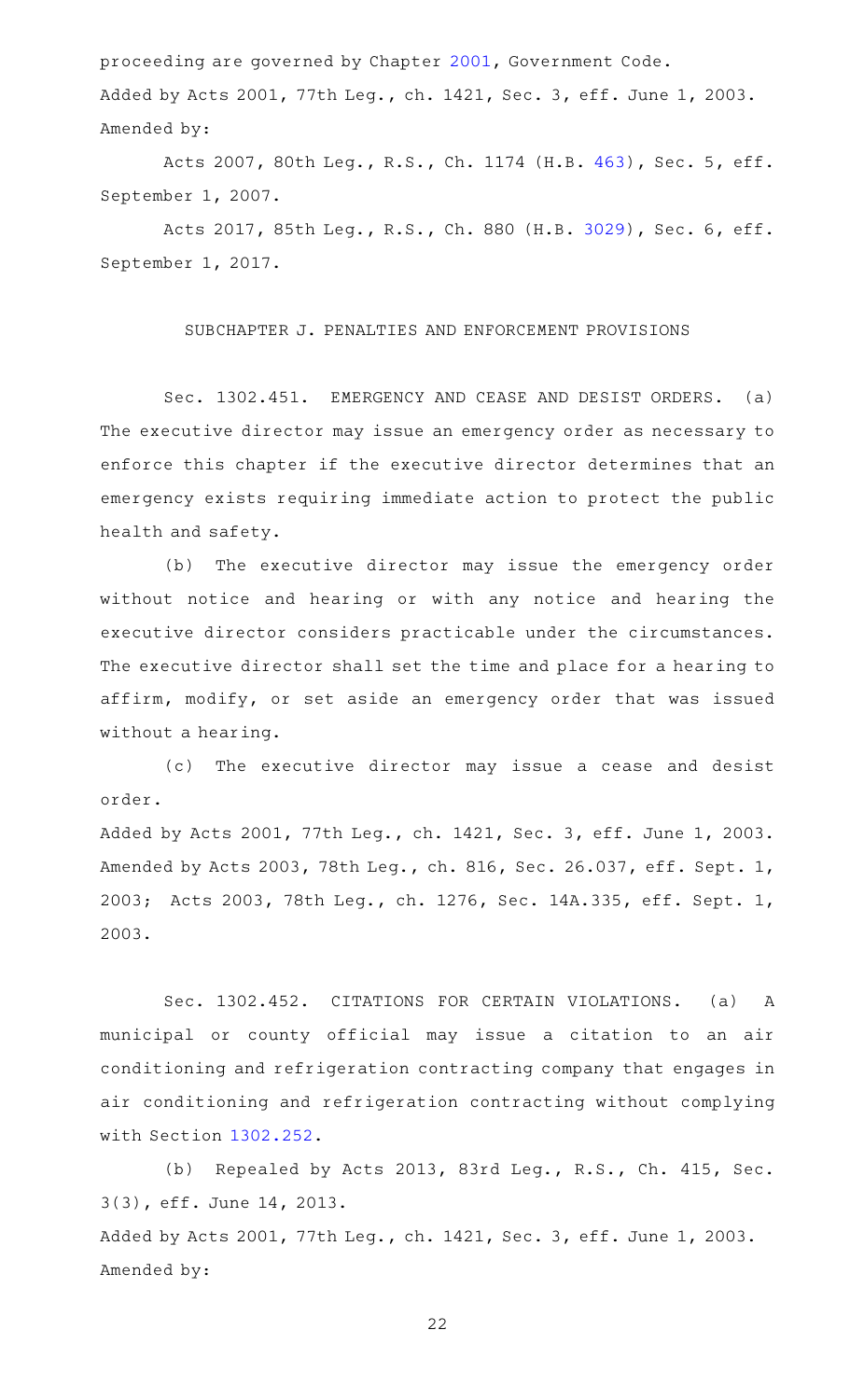Acts 2013, 83rd Leg., R.S., Ch. 415 (S.B. [383](http://www.legis.state.tx.us/tlodocs/83R/billtext/html/SB00383F.HTM)), Sec. 3(3), eff. June 14, 2013.

Sec. 1302.453. CRIMINAL PENALTY.

(a) A person commits an offense if the person:

(1) knowingly engages in air conditioning and refrigeration contracting without holding a license issued under this chapter; or

(2) is not a student described by Section  $1302.502$  and knowingly engages in air conditioning and refrigeration maintenance work without holding a contractor license or a technician registration or certification issued under this chapter.

(b) Repealed by Acts 2013, 83rd Leg., R.S., Ch. 415, Sec. 3(4), eff. June 14, 2013.

(c) An offense under this section is a Class C misdemeanor. Added by Acts 2001, 77th Leg., ch. 1421, Sec. 3, eff. June 1, 2003. Amended by:

Acts 2005, 79th Leg., Ch. 365 (S.B. [1290\)](http://www.legis.state.tx.us/tlodocs/79R/billtext/html/SB01290F.HTM), Sec. 1, eff. June 17, 2005.

Acts 2011, 82nd Leg., R.S., Ch. 1017 (H.B. [2643](http://www.legis.state.tx.us/tlodocs/82R/billtext/html/HB02643F.HTM)), Sec. 17, eff. June 17, 2011.

Acts 2013, 83rd Leg., R.S., Ch. 415 (S.B. [383](http://www.legis.state.tx.us/tlodocs/83R/billtext/html/SB00383F.HTM)), Sec. 2, eff. June 14, 2013.

Acts 2013, 83rd Leg., R.S., Ch. 415 (S.B. [383](http://www.legis.state.tx.us/tlodocs/83R/billtext/html/SB00383F.HTM)), Sec. 3(4), eff. June 14, 2013.

Acts 2017, 85th Leg., R.S., Ch. 880 (H.B. [3029](http://www.legis.state.tx.us/tlodocs/85R/billtext/html/HB03029F.HTM)), Sec. 7, eff. September 1, 2017.

# SUBCHAPTER K. AIR CONDITIONING AND REFRIGERATION TECHNICIANS

Sec. 1302.501. REGISTRATION OR CERTIFICATION REQUIRED. (a) Except as otherwise provided by this subchapter, a person may not act or offer to act as an air conditioning and refrigeration technician unless the person is registered or certified under this subchapter.

(b) An air conditioning and refrigeration technician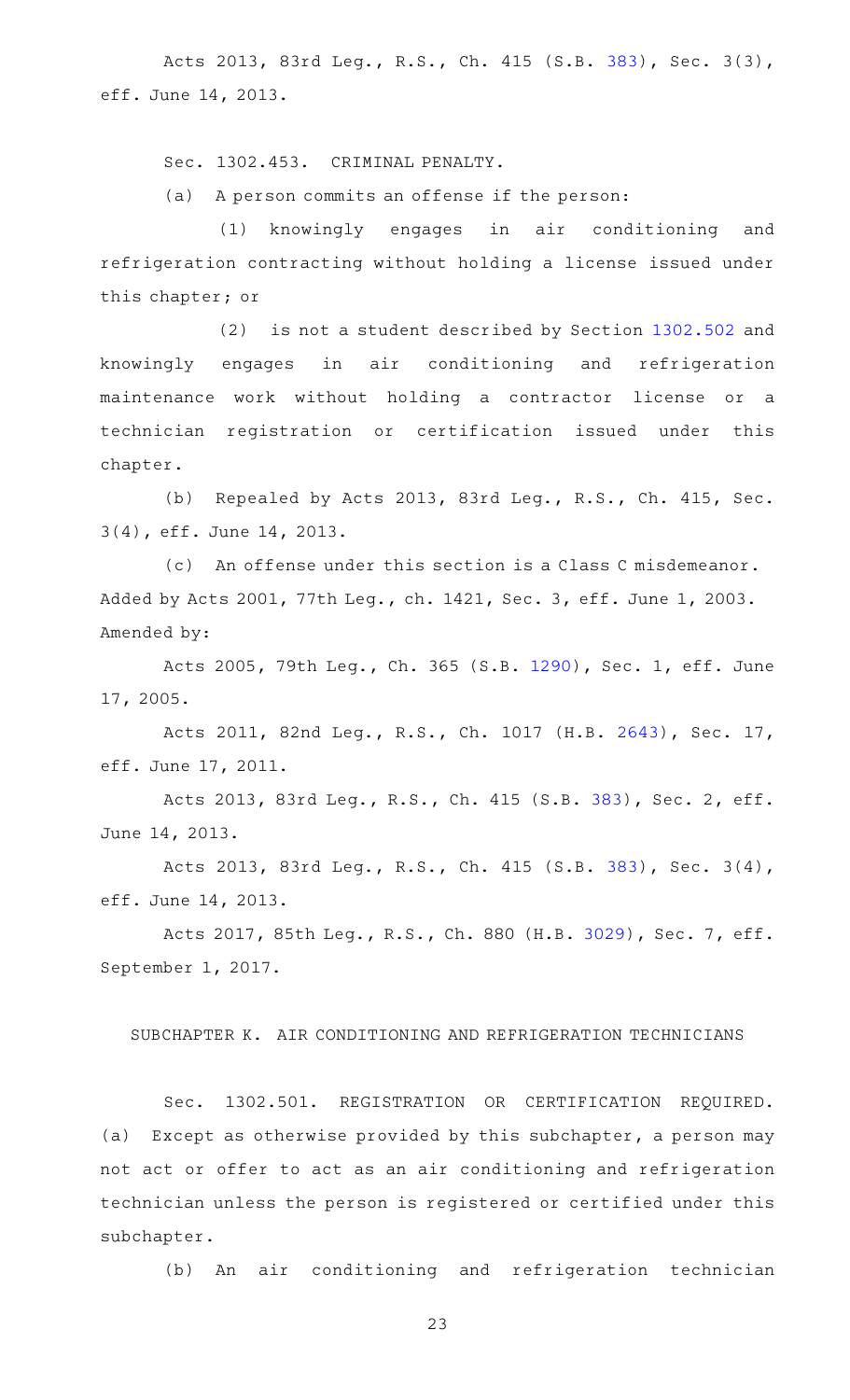registration or certification is valid throughout the state.

(c) A person is not required to obtain an air conditioning and refrigeration technician registration or certification if the person only assists a licensed contractor in performing:

(1) the total replacement of a system; or

(2) the installation or repair of a boiler or pressure vessel that must be installed in accordance with rules adopted under Chapter [755](http://www.statutes.legis.state.tx.us/GetStatute.aspx?Code=HS&Value=755), Health and Safety Code.

Added by Acts 2007, 80th Leg., R.S., Ch. 1174 (H.B. [463](http://www.legis.state.tx.us/tlodocs/80R/billtext/html/HB00463F.HTM)), Sec. 6, eff. June 30, 2008.

Amended by:

Acts 2011, 82nd Leg., R.S., Ch. 1017 (H.B. [2643](http://www.legis.state.tx.us/tlodocs/82R/billtext/html/HB02643F.HTM)), Sec. 18, eff. June 17, 2011.

Acts 2017, 85th Leg., R.S., Ch. 880 (H.B. [3029](http://www.legis.state.tx.us/tlodocs/85R/billtext/html/HB03029F.HTM)), Sec. 8, eff. September 1, 2017.

Sec. 1302.502. EXEMPTION FOR CERTAIN STUDENTS. A person is not required to be registered or certified under this subchapter to act or offer to act as an air conditioning and refrigeration technician if the person:

 $(1)$  is a student in a certification training program; and

 $(2)$  is:

(A) younger than 18 years of age; or

(B) enrolled at a secondary school.

Added by Acts 2017, 85th Leg., R.S., Ch. 880 (H.B. [3029](http://www.legis.state.tx.us/tlodocs/85R/billtext/html/HB03029F.HTM)), Sec. 9, eff. September 1, 2017.

Sec. 1302.503. SUPERVISION REQUIREMENTS FOR TECHNICIANS. An air conditioning and refrigeration technician must be supervised by an air conditioning and refrigeration contractor licensed under this chapter.

Added by Acts 2007, 80th Leg., R.S., Ch. 1174 (H.B. [463](http://www.legis.state.tx.us/tlodocs/80R/billtext/html/HB00463F.HTM)), Sec. 6, eff. June 30, 2008.

Amended by:

Acts 2017, 85th Leg., R.S., Ch. 880 (H.B. [3029\)](http://www.legis.state.tx.us/tlodocs/85R/billtext/html/HB03029F.HTM), Sec. 10, eff. September 1, 2017.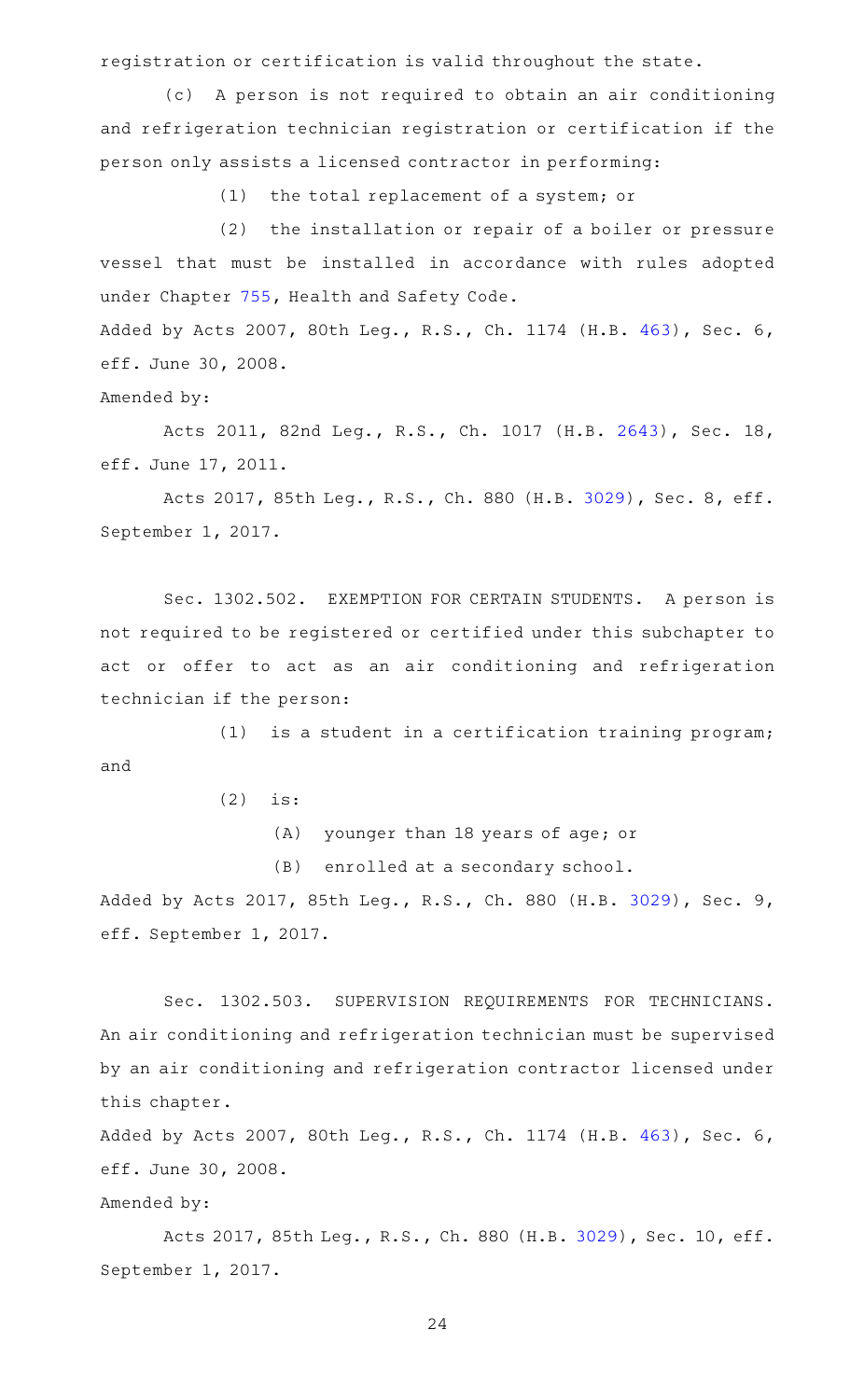Sec. 1302.5035. REGISTRATION ELIGIBILITY REQUIREMENTS. (a) An applicant for a technician registration under this subchapter must be at least 18 years old.

(b) An applicant for a technician registration is not required to have practical experience or to take an examination to obtain the registration.

Added by Acts 2011, 82nd Leg., R.S., Ch. 1017 (H.B. [2643](http://www.legis.state.tx.us/tlodocs/82R/billtext/html/HB02643F.HTM)), Sec. 19, eff. June 17, 2011.

Amended by:

Acts 2017, 85th Leg., R.S., Ch. 880 (H.B. [3029\)](http://www.legis.state.tx.us/tlodocs/85R/billtext/html/HB03029F.HTM), Sec. 11, eff. September 1, 2017.

Sec. 1302.5036. CERTIFICATION ELIGIBILITY REQUIREMENTS. To be eligible for an air conditioning and refrigeration technician certification, an applicant must:

(1) be at least 18 years old;

(2) have completed:

(A) in the preceding 48 months a certification training program; or

(B) 24 months of air conditioning and refrigeration-related work:

(i) under the supervision of a licensed air conditioning and refrigeration contractor; or

(ii) as part of the applicant's military occupational specialty within the armed forces of the United States; and

(3) have passed a competency examination administered, recognized, or accepted by the department. Added by Acts 2017, 85th Leg., R.S., Ch. 880 (H.B. [3029\)](http://www.legis.state.tx.us/tlodocs/85R/billtext/html/HB03029F.HTM), Sec. 12, eff. September 1, 2017.

Sec. 1302.504. APPLICATION; FEE. (a) An applicant for an air conditioning and refrigeration technician registration or certification must submit a verified application on a form prescribed by the executive director.

(b) The completed application must be accompanied by the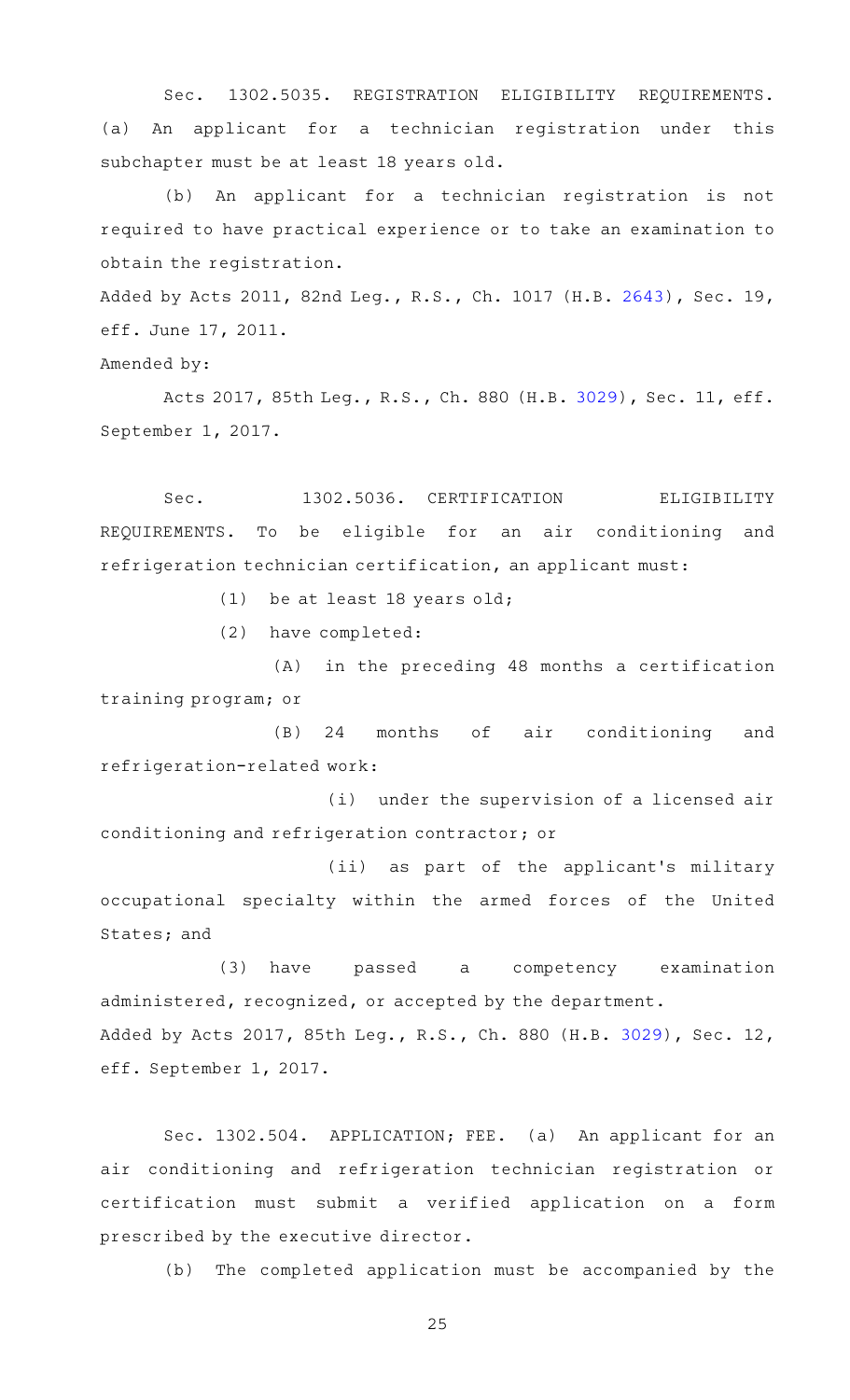required fees.

Added by Acts 2007, 80th Leg., R.S., Ch. 1174 (H.B. [463](http://www.legis.state.tx.us/tlodocs/80R/billtext/html/HB00463F.HTM)), Sec. 6, eff. September 1, 2007.

Amended by:

Acts 2011, 82nd Leg., R.S., Ch. 1017 (H.B. [2643](http://www.legis.state.tx.us/tlodocs/82R/billtext/html/HB02643F.HTM)), Sec. 20, eff. June 17, 2011.

Acts 2017, 85th Leg., R.S., Ch. 880 (H.B. [3029\)](http://www.legis.state.tx.us/tlodocs/85R/billtext/html/HB03029F.HTM), Sec. 13, eff. September 1, 2017.

Sec. 1302.505. ISSUANCE AND TERM OF REGISTRATION. (a) The department shall issue an air conditioning and refrigeration technician registration to an applicant who:

 $(1)$  submits a verified application;

(2) meets the requirements of this chapter and rules adopted under this chapter; and

(3) pays the required fees.

(b) A registration issued under this subchapter is valid for one year from the date of issuance.

Added by Acts 2007, 80th Leg., R.S., Ch. 1174 (H.B. [463](http://www.legis.state.tx.us/tlodocs/80R/billtext/html/HB00463F.HTM)), Sec. 6, eff. September 1, 2007.

Amended by:

Acts 2011, 82nd Leg., R.S., Ch. 1017 (H.B. [2643](http://www.legis.state.tx.us/tlodocs/82R/billtext/html/HB02643F.HTM)), Sec. 21, eff. June 17, 2011.

Sec. 1302.5055. ISSUANCE AND TERM OF CERTIFICATION. (a) The department shall issue an air conditioning and refrigeration technician certification to an applicant who:

 $(1)$  submits a verified application;

(2) passes a competency examination;

(3) meets the requirements of this chapter and the rules adopted under this chapter; and

(4) pays the required fees.

(b) An applicant who receives a certification under this subchapter may use the designation "certified technician."

(c) A certification issued under this subchapter expires on the first anniversary of the date of issuance.

Added by Acts 2017, 85th Leg., R.S., Ch. 880 (H.B. [3029\)](http://www.legis.state.tx.us/tlodocs/85R/billtext/html/HB03029F.HTM), Sec. 14,